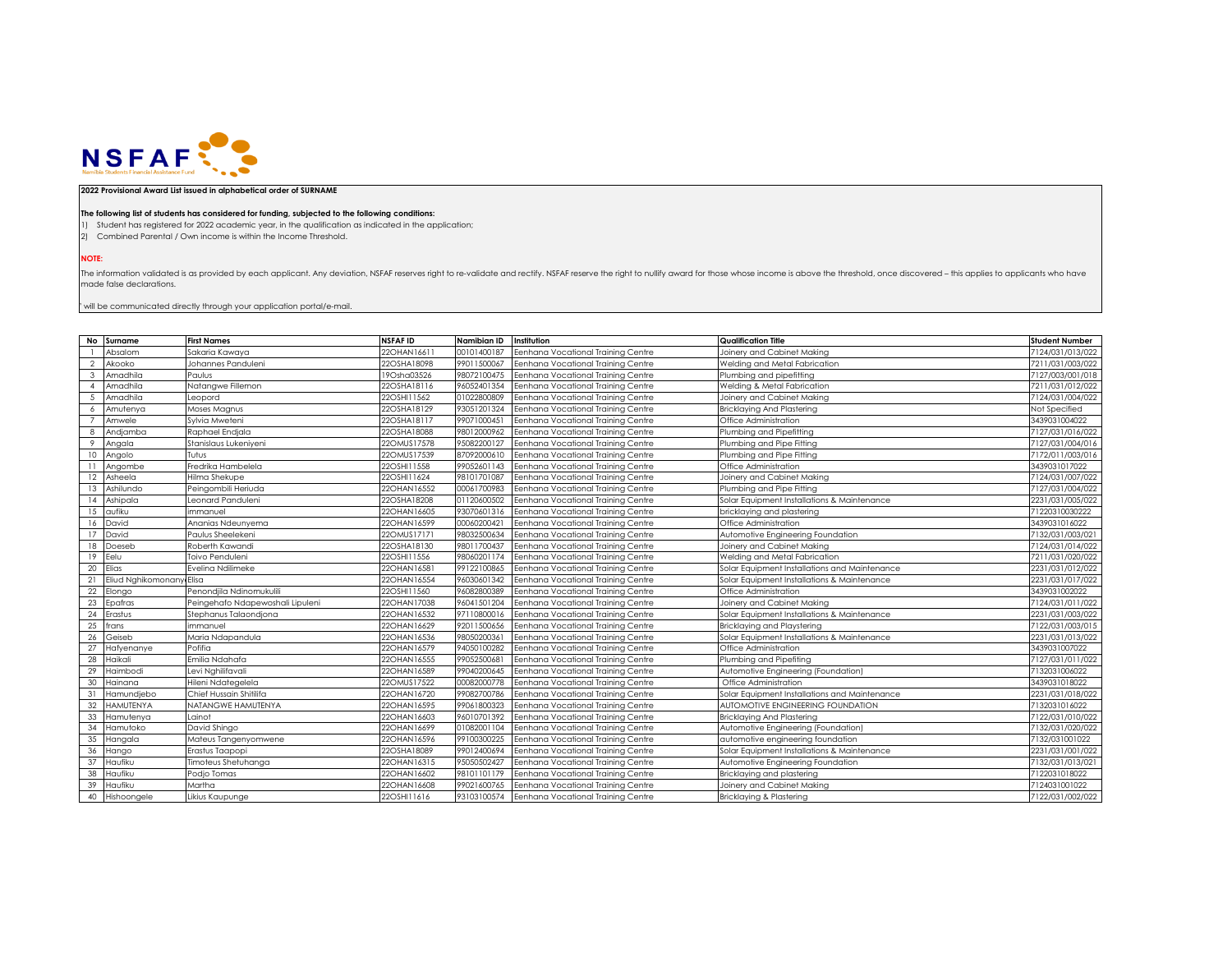| 41   | iindombo                                                                                                                                                                                   | nikanor                      | 22OSHA18131 | 00062200631 | Eenhana Vocational Training Centre | Joinery and Cabinet Making                    | 7124031018022    |
|------|--------------------------------------------------------------------------------------------------------------------------------------------------------------------------------------------|------------------------------|-------------|-------------|------------------------------------|-----------------------------------------------|------------------|
| 42   | litana                                                                                                                                                                                     | Pomua Pena                   | 22OHAN16616 | 98052901154 | Eenhana Vocational Training Centre | Joinary and Cabinet making                    | 7124/031/012/022 |
| 43   | livambo                                                                                                                                                                                    | <b>Betuel Negumbo</b>        | 22OMUS17193 | 97030600185 | Eenhana Vocational Training Centre | Automotive Engineering Foundation             | 7132/031/008/021 |
| 44   | Ikela                                                                                                                                                                                      | Kristof Sakaria              | 22OSHI11555 | 99101101102 | Eenhana Vocational Training Centre | Welding&Metal Fabrication                     | 7211/031/005/022 |
| 45   | Immanuel                                                                                                                                                                                   | Matheus                      | 22OSHA18110 | 95022100975 | Eenhana Vocational Training Centre |                                               | 7211031006022    |
|      |                                                                                                                                                                                            |                              |             |             |                                    | Welding and Metal fabrication                 |                  |
| 46   | Johannes                                                                                                                                                                                   | Jeremia                      | 22OHAN16549 | 97010900116 | Eenhana Vocational Training Centre | Plumbing and Pipe Fitting                     | 7127/031/003/022 |
| 47   | Johannes                                                                                                                                                                                   | Rauna kondjeninasho          | 22OHAN16584 | 02080300172 | Eenhana Vocational Training Centre | Office Administration                         | 3439/031/021/022 |
| 48   | Johannes                                                                                                                                                                                   | Veronica Mwahangange         | 22OHAN16598 | 94061500570 | Eenhana Vocational Training Centre | Office Administration                         | 3439031023022    |
| 49   | Johannes                                                                                                                                                                                   | Johannes                     | 22OMUS17529 | 95100500204 | Eenhana Vocational Training Centre | Welding And Metal Fabrication                 | 7211/031/014/022 |
| 50   | Jona                                                                                                                                                                                       | Nangolo                      | 22OHAN16628 | 88061900262 | Eenhana Vocational Training Centre | Bricklaying and plastering                    | 7122031023016    |
| 51   | Jona                                                                                                                                                                                       | Nghipandulwa johannes        | 22OSHA18128 | 00062601695 | Eenhana Vocational Training Centre | Jounery and cabinet making                    | 7124/031/016/022 |
| 52   | Jonathan                                                                                                                                                                                   | Nelalia Nghiyolovali         | 22OHAN16601 | 03100600317 | Eenhana Vocational Training Centre | office administration                         | 3439031014022    |
| 53   | Josef                                                                                                                                                                                      | Hileni                       | 22OMUS17531 | 00012400130 | Eenhana Vocational Trainina Centre | Joinery and cabinet Making                    | 7422/003/012/021 |
| 54   | Kadhila                                                                                                                                                                                    | Salom                        | 22OSHI11577 | 99062900046 | Eenhana Vocational Training Centre | Joinery and Cabinet Making                    | 7124031003022    |
| 55   | Kalola                                                                                                                                                                                     | Wilson Heita                 | 22OHAN16548 | 99012000637 | Eenhana Vocational Training Centre | Plumbing and Pipefitting                      | 7127/031/018/022 |
| 56   | kamati                                                                                                                                                                                     | <sup>P</sup> atrick          | 10HAN14004  | 99060600479 | Eenhana Vocational Training Centre | Solar Equipment Installment and Maintenance   | 2231/031/008/021 |
| 57   | Kamati                                                                                                                                                                                     | Junias Pendukeni lipinge     | 22OSHA18104 | 99070400577 | Eenhana Vocational Training Centre | Welding and Metal Fabrication                 | 7211031009022    |
| 58   | Kambidhi                                                                                                                                                                                   | Kristofina Ndeshuuva         | 18Osha03965 | 95053100284 | Eenhana Vocational Training Centre | PLUMBING AND PIPEFITTING                      | 7127/003/007/018 |
| 59   | Kambundu                                                                                                                                                                                   | Ndinelago Nangula            | 22OMUS17526 | 98063000846 | Eenhana Vocational Training Centre | Joinery and Cabinet Making                    | 7124/031/008/022 |
| 60   | Kamushidulu                                                                                                                                                                                | Leevi Panduleni              | 22OSHA16970 | 02112800043 | Eenhana Vocational Training Centre | Automachanics                                 | 220000           |
| 61   | Kandume                                                                                                                                                                                    | Josesia Veyoonawa            | 22OHAN16614 | 89121001227 | Eenhana Vocational Training Centre | Plumbing and Pipe Fitting                     | 7127003004017    |
| 62   | Kapofi                                                                                                                                                                                     | Paulus Ndinomwameni          | 22OSHA18103 | 96050600503 | Eenhana Vocational Training Centre | Welding and metal fabrication                 | 7211/031/010/022 |
| 63   | Kashululu                                                                                                                                                                                  | Frans Nghwanwa               | 22OSHI11260 | 95052502028 | Eenhana Vocational Training Centre | Automotive Engineering Foundation             | 7132/031/014/021 |
| 64   | Katale                                                                                                                                                                                     | Henrich Hafeni Mweshipandeka | 21OMUS13438 | 02062600658 | Eenhana Vocational Training Centre | Bricklaying and Playstering                   | 7122/031/011/022 |
| 65   | <atenda< td=""><td>Ruise Taukondjele</td><td>22OHAN16588</td><td>97042300092</td><td>Eenhana Vocational Training Centre</td><td>Office Administration</td><td>3439031005022</td></atenda<> | Ruise Taukondjele            | 22OHAN16588 | 97042300092 | Eenhana Vocational Training Centre | Office Administration                         | 3439031005022    |
| 66   | Katumbe                                                                                                                                                                                    | Fillemon Nghikumwavali       | 22OHAN16528 | 98070600918 | Eenhana Vocational Training Centre | Solar Equipment Installations & Maintenance   | 2231/031/002/022 |
| 67   |                                                                                                                                                                                            |                              | 22OHAN16621 | 92022300537 |                                    |                                               | 7122/031/041/016 |
|      | avela                                                                                                                                                                                      | <sup>o</sup> atrick          |             |             | Eenhana Vocational Training Centre | <b>Bricklaying and Plastering</b>             |                  |
| 68   | Kawedi                                                                                                                                                                                     | Fanuel Nghilokwa             | 22OHAN16600 | 02060200172 | Eenhana Vocational Training Centre | Automotive Engineering Foundation             | 7132/031/008/022 |
| 69   | <b>Cawela</b>                                                                                                                                                                              | Hilarius                     | 22OHAN16716 | 96100300516 | Eenhana Vocational Training Centre | Solar Equipment Installation & Maintenance    | 2231/031/016/022 |
| 70   | Kleopas                                                                                                                                                                                    | Immanel Nekundi              | 22OMUS17221 | 97102200536 | Eenhana Vocational Training Centre | Automotive Engineering Foundation             | 7132/031/012/021 |
| 71   | Kleopas                                                                                                                                                                                    | Kleopas                      | 22OMUS17492 | 93070400981 | Eenhana Vocational Training Centre | Plumbing and Pipe Fitting                     | 7127/031/013/022 |
| 72   | Konghola                                                                                                                                                                                   | Erastus Pameni Hilifavali    | 22OMUS17519 | 98100200807 | Eenhana Vocational Trainina Centre | Welding and Metal Fabrication                 | 7211031002022    |
| 73   | Kontindi                                                                                                                                                                                   | Selma N                      | 22OMUS17521 | 98042101155 | Eenhana Vocational Training Centre | Office Administration                         | 3439031003022    |
| 74   | Kookayi                                                                                                                                                                                    | Paulina Inamuvulwa           | 22OSHI11578 | 94021700315 | Eenhana Vocational Training Centre | Plumbing and Pipefitting                      | 7127/002/043/01  |
| 75   | lucas                                                                                                                                                                                      | oseph nghishekwa             | 22OHAN16617 | 99050801188 | Eenhana Vocational Training Centre | prick laying and plastering                   | 7122031017022    |
| 76   | Lukas                                                                                                                                                                                      | Matias                       | 22OSHA18135 | 96121300717 | Eenhana Vocational Training Centre | Bricklaying and Plastering                    | 7122/031/015/022 |
| 77   | Matheus                                                                                                                                                                                    | Simson                       | 22OHAN16610 | 94071800941 | Eenhana Vocational Training Centre | <b>Bricklaying And Plastering</b>             | 7122/031/044/016 |
| 78   | Matias                                                                                                                                                                                     | Laimi Nalooliwa              | 22OHAN16593 | 00113010915 | Eenhana Vocational Training Centre | Plumbing & Pipefitting                        | 7127031007022    |
| 79   | Matride                                                                                                                                                                                    | Tobias                       | 17Oshi01212 | 88102000325 | Eenhana Vocational Training Centre | Automotive Engineering Foundation             | 7132/031/016/021 |
| 80   | Mbango                                                                                                                                                                                     | Lasarus Constantine          | 22OHAN16794 | 00060401141 | Eenhana Vocational Training Centre | Office Administration                         | 3439/031/013/022 |
| 81   | mbeeli                                                                                                                                                                                     | Johannes                     | 22OSHI11541 | 95090400970 | Eenhana Vocational Training Centre | office administration                         | 3439031001022    |
| 82   | Mende                                                                                                                                                                                      | Joseph                       | 22OSHA18091 | 00121400999 | Eenhana Vocational Training Centre | Solar Equipment Installations and maintenance | 2231/031/014/022 |
| 83   | Mnashimwe                                                                                                                                                                                  | Ndeshimona Ndeshipanda       | 22OSHA18115 | 93063000280 | Eenhana Vocational Training Centre | Office Administration                         | 3439031019022    |
| 84   | Moses                                                                                                                                                                                      | Maria Niitembu               | 22OSHA18099 | 96100400642 | Eenhana Vocational Training Centre | Office Administration                         | 3439031006022    |
| 85   | Mumbala                                                                                                                                                                                    | Kleopas Ndeshimona Panduleni | 22OSHA18200 | 99042300809 | Eenhana Vocational Training Centre | Joinery and Cabinet Making                    | 7124/031/002/022 |
| 86   | Munelunga                                                                                                                                                                                  | Victoria Nakwenye            | 22OSHA18108 | 02041500767 | Eenhana Vocational Training Centre | Office Administration                         | 3439031010022    |
| 87   | Mungadjo                                                                                                                                                                                   | Sion Ngheendengula           | 22OHAN16560 | 98010700932 | Eenhana Vocational Training Centre | Plumbing and Pipefitting                      | 7127/031/019/022 |
| 88   | Mutileni                                                                                                                                                                                   | Saima Pomwene                | 22OHAN16727 | 95011800229 | Eenhana Vocational Training Centre | Solar Equipment Installations and Maintenance | 2231/031/011/022 |
| 89   | Mutungura                                                                                                                                                                                  | Agnes Matumbo                | 22KAVW02916 | 02043000551 | Eenhana Vocational Training Centre | Office Administration                         | 3439/031/009/022 |
| 90   | Mvula                                                                                                                                                                                      | Thomas Shaanika              | 22OMUS17170 | 94052200551 | Eenhana Vocational Training Centre | Automotive Engineering Foundation             | 7132/031/001/021 |
| 91   |                                                                                                                                                                                            | Harris Helao Staae           | 22OMUS17528 | 99081400697 |                                    |                                               | 7422/003/016/021 |
|      | Mwanyangapo                                                                                                                                                                                | Eritha                       | 22OHAN16587 | 99103000214 | Eenhana Vocational Trainina Centre | Joinery and cabinet making                    |                  |
| 92   | Mwaundjange                                                                                                                                                                                |                              |             |             | Eenhana Vocational Training Centre | Office Administration                         | 3439031012022    |
| 93   | Nakambale                                                                                                                                                                                  | David                        | 22OSHA18225 | 98040100755 | Eenhana Vocational Training Centre | Bricklaying and Plastering                    | 7122/031/014/022 |
| 94   | Nakashona                                                                                                                                                                                  | Kennedy Haitangomwene        | 22OHAN16323 | 96011200656 | Eenhana Vocational Training Centre | Automotive Engineering Foundation             | 7132/031/010/021 |
| 95   | Nakasole                                                                                                                                                                                   | Patric Mandume               | 22OHAN16676 | 00020200226 | Eenhana Vocational Training Centre | Bricklaying and Plastering                    | 7122/031/016/022 |
| 96   | <b>Nakaziko</b>                                                                                                                                                                            | Fillipus Ndapanda            | 22OSHI11521 | 98071500615 | Eenhana Vocational Training Centre | plumbing and pipe fitting                     | 7127/031/012/022 |
| 97   | Nakwatota                                                                                                                                                                                  | Hafeni Nghilifavali          | 22OHAN16626 | 01112200557 | Eenhana Vocational Training Centre | <b>Bricklaying And Plastering</b>             | 7122/031/005/022 |
| 98   | Nambinga                                                                                                                                                                                   | Anna Reaiina                 | 22OMUS17530 | 93032101212 | Eenhana Vocational Trainina Centre | Joinery and cabinet making                    | 7124031017022    |
| - 99 | Namupala                                                                                                                                                                                   | Moses Linekela               | 22OSHI11542 | 00033000627 | Eenhana Vocational Training Centre | Automotive Engineering (Foundation)           | 7132031018022    |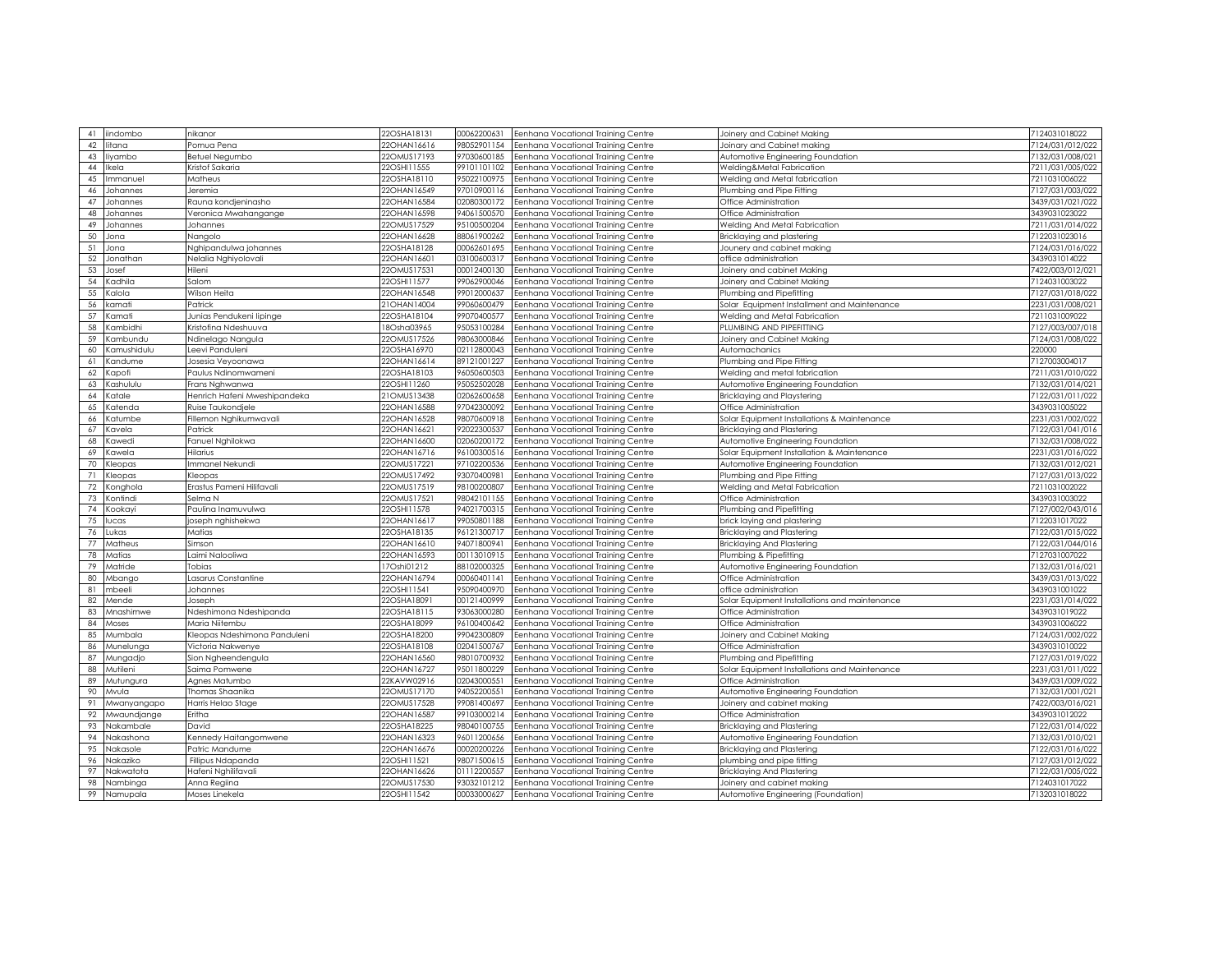| 101<br>Nande<br>Simeon Kotokeni<br>22OHAN16551<br>99070700751<br>7127/031/001/022<br>Eenhana Vocational Training Centre<br>Plumbing and Pipe Fitting<br>22OHAN16592<br>102<br><b>Nangeni</b><br>Hilma<br>93031000609<br>Eenhana Vocational Training Centre<br>Office Adminstration<br>3439031008022<br>103<br>22OHAN16307<br>94120400905<br>7132/031/004/021<br>Nangha<br>Johannes Nghipushiwa<br>Eenhana Vocational Training Centre<br>Automotive Engineering Foundation<br>104<br>22OSHI11346<br>98053000185<br>7132/031/015/021<br>Vangombe<br>Erastus<br>Eenhana Vocational Training Centre<br>Automotive Engineering Foundation<br>105<br>22OHAN16704<br>98051000797<br>7132/031/015/022<br>Ndaile<br>Paulus Ndatitangi<br>Eenhana Vocational Training Centre<br>Automotive Engineering (Foundation)<br>106<br>Olavi Nghitumu<br>22OHAN16604<br>96092500434<br>7122/031/004/022<br><b>Ndeulita</b><br>Bricklaying and plastering<br>Eenhana Vocational Training Centre<br>92101200252<br>107<br>19Oshi01376<br>7127/031/039/018<br>Vdeulyatele<br>Plumbing and Pipefitting<br>iam<br>Eenhana Vocational Training Centre<br>108<br>Joseph Shipuleinge<br>22OSHI11564<br>97090500675<br>Office Administration<br>3439031011022<br>Ndongo<br>Eenhana Vocational Training Centre<br>109<br>17Osha01414<br>96092300222<br>Plumbing and Pipefitting<br>7127/006/004/017<br>Negumbo<br>Erastus Alweendo<br>Eenhana Vocational Training Centre<br>110<br>21OSHI09698<br>96092300222<br>7127/006/004/017<br>Negumbo<br>Erastus Alweendo<br>Plumbing and Pipefitting<br>Eenhana Vocational Training Centre<br>22OSHA18114<br>99042700440<br>111<br>3439031022022<br>Nestory<br>Maria N<br>Eenhana Vocational Training Centre<br>Office Administration<br>112<br>Nghidulikc<br>Stet-son Tuhafeni Nahilifavali<br>22OHAN16312<br>92072600979<br>Eenhana Vocational Trainina Centre<br>Automotive Engineering Foundation<br>7132/031/007/02<br>113<br>22OHAN16590<br>96031000865<br>Nghimutina<br><b>Ben Wedeinge</b><br>Eenhana Vocational Training Centre<br>Automotive Engineering (Foundation)<br>7132/031/002/022<br>114<br>Nghishinawa<br>Erastus Nduutapo<br>22OSHI11523<br>00101200838<br>Plumbing And Pipe fitting<br>7127031009022<br>Eenhana Vocational Training Centre<br>115<br>Nghitanwa<br>Abisai Nghidipohamba<br>22OHAN16557<br>99062800416<br>Eenhana Vocational Training Centre<br>Solar Equipment Installations and maintenance<br>2231/031/019/022<br>116<br>22OHAN16313<br>01120900212<br>7132/031/006/02<br>Nicodemus<br>Jerry Junior<br>Eenhana Vocational Training Centre<br>Automotive Engineering Foundation<br>117<br>Norbert<br>Teodor Panduleni Megameno<br>22OMUS17525<br>01080300333<br>Automotive Engineering (foundation)<br>7132/031/004/022<br>Eenhana Vocational Training Centre<br>99030200499<br>118<br>Nuule<br>Hilya Ageshe<br>22OSHA18126<br>Eenhana Vocational Training Centre<br>Joinery and Cabinet Making<br>7124/031/019/022<br>22OSHI11554<br>94071000279<br>7211/031/001/022<br>119<br>Nuule<br>Ndilimeke Megameno<br>Eenhana Vocational Training Centre<br>Welding and Metal Fabrication<br>120<br>Simeon Veiko<br>22OSHA18092<br>99112400677<br>7127031005022<br>Nuuyoma<br>Eenhana Vocational Training Centre<br>Plumbing and Pipe Fitting<br>Onesmus Nghilukilwa Paulus<br>121<br>22OHAN16553<br>99030100443<br>Eenhana Vocational Training Centre<br>Solar Equipment Installations & Maintenance<br>2231/031/010/022<br>122<br>Otto<br>22OSHI11550<br>98022400645<br>7211/031/016/019<br>Noa Martin<br>Eenhana Vocational Training Centre<br>Welding And Metal Fabrication<br>123<br>Paavo Nehale<br>22OSHA18111<br>00042300867<br>Welding & Metal Fabrication<br>7211/031/017/022<br>aulus<br>Eenhana Vocational Training Centre<br>124<br>22OHAN16674<br>94063001202<br>7122/031/008/022<br>Paulus<br>Ruben<br><b>Bricklaying &amp; Plastering</b><br>Eenhana Vocational Training Centre<br>125<br>00051600609<br>etrus<br>Fillemon Nghilifavali Uukule<br>22OSHI11553<br>Welding Metal Fabucation<br>7211/031/004/022<br>Eenhana Vocational Training Centre<br>99061900147<br>126<br><sup>2</sup> hillepus<br>22OSHI11528<br>7127/031/017/022<br>angeni-Omwene Hashali<br>Plumbing and Pipefitting<br>Eenhana Vocational Training Centre<br>127<br>Phillipus<br>22OHAN16314<br>95120200141<br>7132/031/009/02<br>TangeniOmwene Nghidimondjila<br>Eenhana Vocational Training Centre<br>Automotive Engineering Foundation<br>128<br>22OSHI11643<br>98092600996<br><b>Bricklaying and Plastering</b><br>7122/031/009/022<br>Shadyuka<br>lames Ndadaleka<br>Eenhana Vocational Training Centre<br>129<br>Shafuda<br>22OSHI11647<br>00050800388<br>7127/031/010/022<br>Petrus Tuhafeni Ndeitwika<br>Eenhana Vocational Training Centre<br>Plumbing & Pipe Fitting<br>130<br>22OHAN16625<br>90020800371<br>7122/003/014/015<br>Shapange<br>Johannes<br>Eenhana Vocational Training Centre<br>Bricklaying and Plastering<br>131<br>Sheehamange<br>Ronia Ndelitonghayi<br>22OSHA18113<br>00072800305<br>Eenhana Vocational Training Centre<br>Joinery and Cabinet Making<br>7124/031/101/022<br>132<br>22OHAN16578<br>96091601156<br>Shifugula<br>Simeon<br>Eenhana Vocational Training Centre<br>Solar Equipment Installations and Maintenance<br>2231/031/009/022<br>133<br>18Omus02432<br>98022400068<br>712700316018<br>Shigwedha<br>Suama Enghono<br>Eenhana Vocational Training Centre<br>Plumbing and pipe fitting<br>134<br>Shikaka<br>Erastus Shagwana<br>22OMUS17524<br>97102500866<br>Eenhana Vocational Training Centre<br>Welding and Metal Fabrication<br>7211031015022<br>135<br>SHIKONGO<br>NAFTAL<br>21OMUS14625<br>01082300721<br>7124031009022<br>Eenhana Vocational Training Centre<br>Joinery and Cabinet Making<br>136<br>Shikongo<br>Kristof Tiranus<br>22OMUS17169<br>96061300980<br>7132/031/002/021<br>Eenhana Vocational Training Centre<br>Automotive Engineering Foundation<br>137<br>22OHAN16580<br>Shikulo<br>Wetukwafa Eben Ezer<br>00031900135<br>Eenhana Vocational Training Centre<br>Welding & Metal Fabrication<br>7211/031/013/022<br>138<br>22OSHA18101<br>96060700845<br>2231/031/006/022<br>Shikwaya<br>Victor Osho-Oshili<br>Eenhana Vocational Training Centre<br>Solar Equipment Installations and Maintenance<br>139<br>Shilengifa<br>Abraham Sheefeni<br>21OSHI09688<br>01012700127<br>7127/031/007/021<br>Eenhana Vocational Training Centre<br>Plumbing & Pipe Fitting<br>140<br>Shilimukweni<br>Stephanus Haihambo<br>22OHAN16594<br>91032000716<br>Eenhana Vocational Training Centre<br>Automotive Engineering Foundation<br>7132031019022<br> 4 <br>22OMUS17518<br>00022900276<br>7132/031/014/022<br>Shilomboleni<br>Hendrik<br>Automotive engineering [ Foundation ]<br>Eenhana Vocational Training Centre<br>142<br>22OSHI11545<br>92061900925<br>7211/031/018/022<br>Shimhanda<br>Timoteus Tangeni Haitang-Omwene<br>Welding and metal fabrication<br>Eenhana Vocational Training Centre<br>22OSHA18119<br>97103000247<br>143<br>Shimhanda<br>7122031007022<br>kleopas Shuufeni<br>Eenhana Vocational Training Centre<br>Bricklaying and plastering<br>22OSHA18102<br>144<br>Ruben Natangwe<br>99081101242<br>2231/031/007/022<br>Shinedima<br>Eenhana Vocational Training Centre<br>Solar Equipment Installations and Maintenance<br>145<br>22OHAN16585<br>02050700342<br>3439/031/020/022<br>Hilma Ndaudika<br>Office Administration<br>Shipanden<br>Eenhana Vocational Training Centre<br>146<br>22OSHI11561<br>99091400560<br>7132031009022<br>Gabriel<br>Automotive Engineering (Foundation)<br>Shipopyen<br>Eenhana Vocational Training Centre<br>147<br>22OSHA18125<br>95072500411<br>Shivolo<br>Tobias<br>7122/031/012/022<br>Eenhana Vocational Training Centre<br>Bricklaying And Plastering<br>148<br>Efraim<br>22OHAN16613<br>7124031015022<br>Sholongo<br>99042701102<br>Joinery and Cabinet Making<br>Eenhana Vocational Training Centre<br>149<br>22OHAN16582<br>00111700183<br>Office Administration<br>3438031024022<br>Shuudeni<br>Foibe Ndilokelwa<br>Eenhana Vocational Training Centre<br>150<br>Simon<br>Nghifikepunye Tuhafeni<br>22OHAN16606<br>00042800218<br>Eenhana Vocational Training Centre<br>Joinery and Cabinet Making<br>7124/031/005/022<br>151<br>22OSHA18109<br>simon<br>ester kayeti<br>99091600209<br>Eenhana Vocational Training Centre<br>welding and metal fablication<br>7211031011022<br>152<br>22OSHI11546<br>00121800148<br>7132/031/007/022<br>Simon<br>Paulus Nambahu<br>Eenhana Vocational Training Centre<br>Automotive Engineering Foundation<br>153<br>Simon<br>21OHAN11775<br>96070600207<br>Solar Installation Equipment & maintenance<br>2231/031/005/021<br>Samuel<br>Eenhana Vocational Training Centre<br>154<br>22OSHA18204<br>96063000364<br>7127/031/002/022<br><b>Thomas</b><br>Sem Tulonga<br>Eenhana Vocational Training Centre<br>Plumbing & Pipe Fitting<br>155<br>Tobias<br>22OHAN16558<br>00042200180<br>7127/031/014/022<br>Tomas Tangeniomwene<br>Eenhana Vocational Training Centre<br>Plumbing and pipe fitting<br>156<br>Toivo<br>Emilia<br>21OMUS15171<br>95082501135<br>Eenhana Vocational Training Centre<br>Joinery and Cabinet Making<br>7422/031/018/021<br>7127/031/015/022<br>157<br>Tomanga<br>Abraham Nduutapo<br>22OSHA18083<br>00033000778<br>Eenhana Vocational Training Centre<br>Plumbing and Pipefitting<br>158 Tuhafeni | 100 Namwenyo | Selma        | 22OHAN16550 | 00050700863 | Eenhana Vocational Training Centre | Solar Equipment Installations & Maintenance | 2231/031/008/022 |
|---------------------------------------------------------------------------------------------------------------------------------------------------------------------------------------------------------------------------------------------------------------------------------------------------------------------------------------------------------------------------------------------------------------------------------------------------------------------------------------------------------------------------------------------------------------------------------------------------------------------------------------------------------------------------------------------------------------------------------------------------------------------------------------------------------------------------------------------------------------------------------------------------------------------------------------------------------------------------------------------------------------------------------------------------------------------------------------------------------------------------------------------------------------------------------------------------------------------------------------------------------------------------------------------------------------------------------------------------------------------------------------------------------------------------------------------------------------------------------------------------------------------------------------------------------------------------------------------------------------------------------------------------------------------------------------------------------------------------------------------------------------------------------------------------------------------------------------------------------------------------------------------------------------------------------------------------------------------------------------------------------------------------------------------------------------------------------------------------------------------------------------------------------------------------------------------------------------------------------------------------------------------------------------------------------------------------------------------------------------------------------------------------------------------------------------------------------------------------------------------------------------------------------------------------------------------------------------------------------------------------------------------------------------------------------------------------------------------------------------------------------------------------------------------------------------------------------------------------------------------------------------------------------------------------------------------------------------------------------------------------------------------------------------------------------------------------------------------------------------------------------------------------------------------------------------------------------------------------------------------------------------------------------------------------------------------------------------------------------------------------------------------------------------------------------------------------------------------------------------------------------------------------------------------------------------------------------------------------------------------------------------------------------------------------------------------------------------------------------------------------------------------------------------------------------------------------------------------------------------------------------------------------------------------------------------------------------------------------------------------------------------------------------------------------------------------------------------------------------------------------------------------------------------------------------------------------------------------------------------------------------------------------------------------------------------------------------------------------------------------------------------------------------------------------------------------------------------------------------------------------------------------------------------------------------------------------------------------------------------------------------------------------------------------------------------------------------------------------------------------------------------------------------------------------------------------------------------------------------------------------------------------------------------------------------------------------------------------------------------------------------------------------------------------------------------------------------------------------------------------------------------------------------------------------------------------------------------------------------------------------------------------------------------------------------------------------------------------------------------------------------------------------------------------------------------------------------------------------------------------------------------------------------------------------------------------------------------------------------------------------------------------------------------------------------------------------------------------------------------------------------------------------------------------------------------------------------------------------------------------------------------------------------------------------------------------------------------------------------------------------------------------------------------------------------------------------------------------------------------------------------------------------------------------------------------------------------------------------------------------------------------------------------------------------------------------------------------------------------------------------------------------------------------------------------------------------------------------------------------------------------------------------------------------------------------------------------------------------------------------------------------------------------------------------------------------------------------------------------------------------------------------------------------------------------------------------------------------------------------------------------------------------------------------------------------------------------------------------------------------------------------------------------------------------------------------------------------------------------------------------------------------------------------------------------------------------------------------------------------------------------------------------------------------------------------------------------------------------------------------------------------------------------------------------------------------------------------------------------------------------------------------------------------------------------------------------------------------------------------------------------------------------------------------------------------------------------------------------------------------------------------------------------------------------------------------------------------------------------------------------------------------------------------------------------------------------------------------------------------------------------------------------------------------------------------------------------------------------------------------------------------------------------------------------------------------------------------------------------------------------------------------------------------------------------------------------------------------------------------------------------------------------------------------------------------------------------------------------------------------------------------------------------------------------------------------------------------------------------------------------------------------------------------------------------------------------------------------------------------------------------------------------------------------------------------------------------------------------------------------------------------------------------------------------------------------------------------------------------------------------------------------------------------------------------------------------------------------------------------------------------------------------------------------------------------------------------------------------------------------------------------------------------------------------------------------------------------------------------------------------------------------------------------------|--------------|--------------|-------------|-------------|------------------------------------|---------------------------------------------|------------------|
|                                                                                                                                                                                                                                                                                                                                                                                                                                                                                                                                                                                                                                                                                                                                                                                                                                                                                                                                                                                                                                                                                                                                                                                                                                                                                                                                                                                                                                                                                                                                                                                                                                                                                                                                                                                                                                                                                                                                                                                                                                                                                                                                                                                                                                                                                                                                                                                                                                                                                                                                                                                                                                                                                                                                                                                                                                                                                                                                                                                                                                                                                                                                                                                                                                                                                                                                                                                                                                                                                                                                                                                                                                                                                                                                                                                                                                                                                                                                                                                                                                                                                                                                                                                                                                                                                                                                                                                                                                                                                                                                                                                                                                                                                                                                                                                                                                                                                                                                                                                                                                                                                                                                                                                                                                                                                                                                                                                                                                                                                                                                                                                                                                                                                                                                                                                                                                                                                                                                                                                                                                                                                                                                                                                                                                                                                                                                                                                                                                                                                                                                                                                                                                                                                                                                                                                                                                                                                                                                                                                                                                                                                                                                                                                                                                                                                                                                                                                                                                                                                                                                                                                                                                                                                                                                                                                                                                                                                                                                                                                                                                                                                                                                                                                                                                                                                                                                                                                                                                                                                                                                                                                                                                                                                                                                                                                                                                                                                                                                                                                                                                                                                                                                                                                                                                                                                                                                                                                                                     |              |              |             |             |                                    |                                             |                  |
|                                                                                                                                                                                                                                                                                                                                                                                                                                                                                                                                                                                                                                                                                                                                                                                                                                                                                                                                                                                                                                                                                                                                                                                                                                                                                                                                                                                                                                                                                                                                                                                                                                                                                                                                                                                                                                                                                                                                                                                                                                                                                                                                                                                                                                                                                                                                                                                                                                                                                                                                                                                                                                                                                                                                                                                                                                                                                                                                                                                                                                                                                                                                                                                                                                                                                                                                                                                                                                                                                                                                                                                                                                                                                                                                                                                                                                                                                                                                                                                                                                                                                                                                                                                                                                                                                                                                                                                                                                                                                                                                                                                                                                                                                                                                                                                                                                                                                                                                                                                                                                                                                                                                                                                                                                                                                                                                                                                                                                                                                                                                                                                                                                                                                                                                                                                                                                                                                                                                                                                                                                                                                                                                                                                                                                                                                                                                                                                                                                                                                                                                                                                                                                                                                                                                                                                                                                                                                                                                                                                                                                                                                                                                                                                                                                                                                                                                                                                                                                                                                                                                                                                                                                                                                                                                                                                                                                                                                                                                                                                                                                                                                                                                                                                                                                                                                                                                                                                                                                                                                                                                                                                                                                                                                                                                                                                                                                                                                                                                                                                                                                                                                                                                                                                                                                                                                                                                                                                                                     |              |              |             |             |                                    |                                             |                  |
|                                                                                                                                                                                                                                                                                                                                                                                                                                                                                                                                                                                                                                                                                                                                                                                                                                                                                                                                                                                                                                                                                                                                                                                                                                                                                                                                                                                                                                                                                                                                                                                                                                                                                                                                                                                                                                                                                                                                                                                                                                                                                                                                                                                                                                                                                                                                                                                                                                                                                                                                                                                                                                                                                                                                                                                                                                                                                                                                                                                                                                                                                                                                                                                                                                                                                                                                                                                                                                                                                                                                                                                                                                                                                                                                                                                                                                                                                                                                                                                                                                                                                                                                                                                                                                                                                                                                                                                                                                                                                                                                                                                                                                                                                                                                                                                                                                                                                                                                                                                                                                                                                                                                                                                                                                                                                                                                                                                                                                                                                                                                                                                                                                                                                                                                                                                                                                                                                                                                                                                                                                                                                                                                                                                                                                                                                                                                                                                                                                                                                                                                                                                                                                                                                                                                                                                                                                                                                                                                                                                                                                                                                                                                                                                                                                                                                                                                                                                                                                                                                                                                                                                                                                                                                                                                                                                                                                                                                                                                                                                                                                                                                                                                                                                                                                                                                                                                                                                                                                                                                                                                                                                                                                                                                                                                                                                                                                                                                                                                                                                                                                                                                                                                                                                                                                                                                                                                                                                                                     |              |              |             |             |                                    |                                             |                  |
|                                                                                                                                                                                                                                                                                                                                                                                                                                                                                                                                                                                                                                                                                                                                                                                                                                                                                                                                                                                                                                                                                                                                                                                                                                                                                                                                                                                                                                                                                                                                                                                                                                                                                                                                                                                                                                                                                                                                                                                                                                                                                                                                                                                                                                                                                                                                                                                                                                                                                                                                                                                                                                                                                                                                                                                                                                                                                                                                                                                                                                                                                                                                                                                                                                                                                                                                                                                                                                                                                                                                                                                                                                                                                                                                                                                                                                                                                                                                                                                                                                                                                                                                                                                                                                                                                                                                                                                                                                                                                                                                                                                                                                                                                                                                                                                                                                                                                                                                                                                                                                                                                                                                                                                                                                                                                                                                                                                                                                                                                                                                                                                                                                                                                                                                                                                                                                                                                                                                                                                                                                                                                                                                                                                                                                                                                                                                                                                                                                                                                                                                                                                                                                                                                                                                                                                                                                                                                                                                                                                                                                                                                                                                                                                                                                                                                                                                                                                                                                                                                                                                                                                                                                                                                                                                                                                                                                                                                                                                                                                                                                                                                                                                                                                                                                                                                                                                                                                                                                                                                                                                                                                                                                                                                                                                                                                                                                                                                                                                                                                                                                                                                                                                                                                                                                                                                                                                                                                                                     |              |              |             |             |                                    |                                             |                  |
|                                                                                                                                                                                                                                                                                                                                                                                                                                                                                                                                                                                                                                                                                                                                                                                                                                                                                                                                                                                                                                                                                                                                                                                                                                                                                                                                                                                                                                                                                                                                                                                                                                                                                                                                                                                                                                                                                                                                                                                                                                                                                                                                                                                                                                                                                                                                                                                                                                                                                                                                                                                                                                                                                                                                                                                                                                                                                                                                                                                                                                                                                                                                                                                                                                                                                                                                                                                                                                                                                                                                                                                                                                                                                                                                                                                                                                                                                                                                                                                                                                                                                                                                                                                                                                                                                                                                                                                                                                                                                                                                                                                                                                                                                                                                                                                                                                                                                                                                                                                                                                                                                                                                                                                                                                                                                                                                                                                                                                                                                                                                                                                                                                                                                                                                                                                                                                                                                                                                                                                                                                                                                                                                                                                                                                                                                                                                                                                                                                                                                                                                                                                                                                                                                                                                                                                                                                                                                                                                                                                                                                                                                                                                                                                                                                                                                                                                                                                                                                                                                                                                                                                                                                                                                                                                                                                                                                                                                                                                                                                                                                                                                                                                                                                                                                                                                                                                                                                                                                                                                                                                                                                                                                                                                                                                                                                                                                                                                                                                                                                                                                                                                                                                                                                                                                                                                                                                                                                                                     |              |              |             |             |                                    |                                             |                  |
|                                                                                                                                                                                                                                                                                                                                                                                                                                                                                                                                                                                                                                                                                                                                                                                                                                                                                                                                                                                                                                                                                                                                                                                                                                                                                                                                                                                                                                                                                                                                                                                                                                                                                                                                                                                                                                                                                                                                                                                                                                                                                                                                                                                                                                                                                                                                                                                                                                                                                                                                                                                                                                                                                                                                                                                                                                                                                                                                                                                                                                                                                                                                                                                                                                                                                                                                                                                                                                                                                                                                                                                                                                                                                                                                                                                                                                                                                                                                                                                                                                                                                                                                                                                                                                                                                                                                                                                                                                                                                                                                                                                                                                                                                                                                                                                                                                                                                                                                                                                                                                                                                                                                                                                                                                                                                                                                                                                                                                                                                                                                                                                                                                                                                                                                                                                                                                                                                                                                                                                                                                                                                                                                                                                                                                                                                                                                                                                                                                                                                                                                                                                                                                                                                                                                                                                                                                                                                                                                                                                                                                                                                                                                                                                                                                                                                                                                                                                                                                                                                                                                                                                                                                                                                                                                                                                                                                                                                                                                                                                                                                                                                                                                                                                                                                                                                                                                                                                                                                                                                                                                                                                                                                                                                                                                                                                                                                                                                                                                                                                                                                                                                                                                                                                                                                                                                                                                                                                                                     |              |              |             |             |                                    |                                             |                  |
|                                                                                                                                                                                                                                                                                                                                                                                                                                                                                                                                                                                                                                                                                                                                                                                                                                                                                                                                                                                                                                                                                                                                                                                                                                                                                                                                                                                                                                                                                                                                                                                                                                                                                                                                                                                                                                                                                                                                                                                                                                                                                                                                                                                                                                                                                                                                                                                                                                                                                                                                                                                                                                                                                                                                                                                                                                                                                                                                                                                                                                                                                                                                                                                                                                                                                                                                                                                                                                                                                                                                                                                                                                                                                                                                                                                                                                                                                                                                                                                                                                                                                                                                                                                                                                                                                                                                                                                                                                                                                                                                                                                                                                                                                                                                                                                                                                                                                                                                                                                                                                                                                                                                                                                                                                                                                                                                                                                                                                                                                                                                                                                                                                                                                                                                                                                                                                                                                                                                                                                                                                                                                                                                                                                                                                                                                                                                                                                                                                                                                                                                                                                                                                                                                                                                                                                                                                                                                                                                                                                                                                                                                                                                                                                                                                                                                                                                                                                                                                                                                                                                                                                                                                                                                                                                                                                                                                                                                                                                                                                                                                                                                                                                                                                                                                                                                                                                                                                                                                                                                                                                                                                                                                                                                                                                                                                                                                                                                                                                                                                                                                                                                                                                                                                                                                                                                                                                                                                                                     |              |              |             |             |                                    |                                             |                  |
|                                                                                                                                                                                                                                                                                                                                                                                                                                                                                                                                                                                                                                                                                                                                                                                                                                                                                                                                                                                                                                                                                                                                                                                                                                                                                                                                                                                                                                                                                                                                                                                                                                                                                                                                                                                                                                                                                                                                                                                                                                                                                                                                                                                                                                                                                                                                                                                                                                                                                                                                                                                                                                                                                                                                                                                                                                                                                                                                                                                                                                                                                                                                                                                                                                                                                                                                                                                                                                                                                                                                                                                                                                                                                                                                                                                                                                                                                                                                                                                                                                                                                                                                                                                                                                                                                                                                                                                                                                                                                                                                                                                                                                                                                                                                                                                                                                                                                                                                                                                                                                                                                                                                                                                                                                                                                                                                                                                                                                                                                                                                                                                                                                                                                                                                                                                                                                                                                                                                                                                                                                                                                                                                                                                                                                                                                                                                                                                                                                                                                                                                                                                                                                                                                                                                                                                                                                                                                                                                                                                                                                                                                                                                                                                                                                                                                                                                                                                                                                                                                                                                                                                                                                                                                                                                                                                                                                                                                                                                                                                                                                                                                                                                                                                                                                                                                                                                                                                                                                                                                                                                                                                                                                                                                                                                                                                                                                                                                                                                                                                                                                                                                                                                                                                                                                                                                                                                                                                                                     |              |              |             |             |                                    |                                             |                  |
|                                                                                                                                                                                                                                                                                                                                                                                                                                                                                                                                                                                                                                                                                                                                                                                                                                                                                                                                                                                                                                                                                                                                                                                                                                                                                                                                                                                                                                                                                                                                                                                                                                                                                                                                                                                                                                                                                                                                                                                                                                                                                                                                                                                                                                                                                                                                                                                                                                                                                                                                                                                                                                                                                                                                                                                                                                                                                                                                                                                                                                                                                                                                                                                                                                                                                                                                                                                                                                                                                                                                                                                                                                                                                                                                                                                                                                                                                                                                                                                                                                                                                                                                                                                                                                                                                                                                                                                                                                                                                                                                                                                                                                                                                                                                                                                                                                                                                                                                                                                                                                                                                                                                                                                                                                                                                                                                                                                                                                                                                                                                                                                                                                                                                                                                                                                                                                                                                                                                                                                                                                                                                                                                                                                                                                                                                                                                                                                                                                                                                                                                                                                                                                                                                                                                                                                                                                                                                                                                                                                                                                                                                                                                                                                                                                                                                                                                                                                                                                                                                                                                                                                                                                                                                                                                                                                                                                                                                                                                                                                                                                                                                                                                                                                                                                                                                                                                                                                                                                                                                                                                                                                                                                                                                                                                                                                                                                                                                                                                                                                                                                                                                                                                                                                                                                                                                                                                                                                                                     |              |              |             |             |                                    |                                             |                  |
|                                                                                                                                                                                                                                                                                                                                                                                                                                                                                                                                                                                                                                                                                                                                                                                                                                                                                                                                                                                                                                                                                                                                                                                                                                                                                                                                                                                                                                                                                                                                                                                                                                                                                                                                                                                                                                                                                                                                                                                                                                                                                                                                                                                                                                                                                                                                                                                                                                                                                                                                                                                                                                                                                                                                                                                                                                                                                                                                                                                                                                                                                                                                                                                                                                                                                                                                                                                                                                                                                                                                                                                                                                                                                                                                                                                                                                                                                                                                                                                                                                                                                                                                                                                                                                                                                                                                                                                                                                                                                                                                                                                                                                                                                                                                                                                                                                                                                                                                                                                                                                                                                                                                                                                                                                                                                                                                                                                                                                                                                                                                                                                                                                                                                                                                                                                                                                                                                                                                                                                                                                                                                                                                                                                                                                                                                                                                                                                                                                                                                                                                                                                                                                                                                                                                                                                                                                                                                                                                                                                                                                                                                                                                                                                                                                                                                                                                                                                                                                                                                                                                                                                                                                                                                                                                                                                                                                                                                                                                                                                                                                                                                                                                                                                                                                                                                                                                                                                                                                                                                                                                                                                                                                                                                                                                                                                                                                                                                                                                                                                                                                                                                                                                                                                                                                                                                                                                                                                                                     |              |              |             |             |                                    |                                             |                  |
|                                                                                                                                                                                                                                                                                                                                                                                                                                                                                                                                                                                                                                                                                                                                                                                                                                                                                                                                                                                                                                                                                                                                                                                                                                                                                                                                                                                                                                                                                                                                                                                                                                                                                                                                                                                                                                                                                                                                                                                                                                                                                                                                                                                                                                                                                                                                                                                                                                                                                                                                                                                                                                                                                                                                                                                                                                                                                                                                                                                                                                                                                                                                                                                                                                                                                                                                                                                                                                                                                                                                                                                                                                                                                                                                                                                                                                                                                                                                                                                                                                                                                                                                                                                                                                                                                                                                                                                                                                                                                                                                                                                                                                                                                                                                                                                                                                                                                                                                                                                                                                                                                                                                                                                                                                                                                                                                                                                                                                                                                                                                                                                                                                                                                                                                                                                                                                                                                                                                                                                                                                                                                                                                                                                                                                                                                                                                                                                                                                                                                                                                                                                                                                                                                                                                                                                                                                                                                                                                                                                                                                                                                                                                                                                                                                                                                                                                                                                                                                                                                                                                                                                                                                                                                                                                                                                                                                                                                                                                                                                                                                                                                                                                                                                                                                                                                                                                                                                                                                                                                                                                                                                                                                                                                                                                                                                                                                                                                                                                                                                                                                                                                                                                                                                                                                                                                                                                                                                                                     |              |              |             |             |                                    |                                             |                  |
|                                                                                                                                                                                                                                                                                                                                                                                                                                                                                                                                                                                                                                                                                                                                                                                                                                                                                                                                                                                                                                                                                                                                                                                                                                                                                                                                                                                                                                                                                                                                                                                                                                                                                                                                                                                                                                                                                                                                                                                                                                                                                                                                                                                                                                                                                                                                                                                                                                                                                                                                                                                                                                                                                                                                                                                                                                                                                                                                                                                                                                                                                                                                                                                                                                                                                                                                                                                                                                                                                                                                                                                                                                                                                                                                                                                                                                                                                                                                                                                                                                                                                                                                                                                                                                                                                                                                                                                                                                                                                                                                                                                                                                                                                                                                                                                                                                                                                                                                                                                                                                                                                                                                                                                                                                                                                                                                                                                                                                                                                                                                                                                                                                                                                                                                                                                                                                                                                                                                                                                                                                                                                                                                                                                                                                                                                                                                                                                                                                                                                                                                                                                                                                                                                                                                                                                                                                                                                                                                                                                                                                                                                                                                                                                                                                                                                                                                                                                                                                                                                                                                                                                                                                                                                                                                                                                                                                                                                                                                                                                                                                                                                                                                                                                                                                                                                                                                                                                                                                                                                                                                                                                                                                                                                                                                                                                                                                                                                                                                                                                                                                                                                                                                                                                                                                                                                                                                                                                                                     |              |              |             |             |                                    |                                             |                  |
|                                                                                                                                                                                                                                                                                                                                                                                                                                                                                                                                                                                                                                                                                                                                                                                                                                                                                                                                                                                                                                                                                                                                                                                                                                                                                                                                                                                                                                                                                                                                                                                                                                                                                                                                                                                                                                                                                                                                                                                                                                                                                                                                                                                                                                                                                                                                                                                                                                                                                                                                                                                                                                                                                                                                                                                                                                                                                                                                                                                                                                                                                                                                                                                                                                                                                                                                                                                                                                                                                                                                                                                                                                                                                                                                                                                                                                                                                                                                                                                                                                                                                                                                                                                                                                                                                                                                                                                                                                                                                                                                                                                                                                                                                                                                                                                                                                                                                                                                                                                                                                                                                                                                                                                                                                                                                                                                                                                                                                                                                                                                                                                                                                                                                                                                                                                                                                                                                                                                                                                                                                                                                                                                                                                                                                                                                                                                                                                                                                                                                                                                                                                                                                                                                                                                                                                                                                                                                                                                                                                                                                                                                                                                                                                                                                                                                                                                                                                                                                                                                                                                                                                                                                                                                                                                                                                                                                                                                                                                                                                                                                                                                                                                                                                                                                                                                                                                                                                                                                                                                                                                                                                                                                                                                                                                                                                                                                                                                                                                                                                                                                                                                                                                                                                                                                                                                                                                                                                                                     |              |              |             |             |                                    |                                             |                  |
|                                                                                                                                                                                                                                                                                                                                                                                                                                                                                                                                                                                                                                                                                                                                                                                                                                                                                                                                                                                                                                                                                                                                                                                                                                                                                                                                                                                                                                                                                                                                                                                                                                                                                                                                                                                                                                                                                                                                                                                                                                                                                                                                                                                                                                                                                                                                                                                                                                                                                                                                                                                                                                                                                                                                                                                                                                                                                                                                                                                                                                                                                                                                                                                                                                                                                                                                                                                                                                                                                                                                                                                                                                                                                                                                                                                                                                                                                                                                                                                                                                                                                                                                                                                                                                                                                                                                                                                                                                                                                                                                                                                                                                                                                                                                                                                                                                                                                                                                                                                                                                                                                                                                                                                                                                                                                                                                                                                                                                                                                                                                                                                                                                                                                                                                                                                                                                                                                                                                                                                                                                                                                                                                                                                                                                                                                                                                                                                                                                                                                                                                                                                                                                                                                                                                                                                                                                                                                                                                                                                                                                                                                                                                                                                                                                                                                                                                                                                                                                                                                                                                                                                                                                                                                                                                                                                                                                                                                                                                                                                                                                                                                                                                                                                                                                                                                                                                                                                                                                                                                                                                                                                                                                                                                                                                                                                                                                                                                                                                                                                                                                                                                                                                                                                                                                                                                                                                                                                                                     |              |              |             |             |                                    |                                             |                  |
|                                                                                                                                                                                                                                                                                                                                                                                                                                                                                                                                                                                                                                                                                                                                                                                                                                                                                                                                                                                                                                                                                                                                                                                                                                                                                                                                                                                                                                                                                                                                                                                                                                                                                                                                                                                                                                                                                                                                                                                                                                                                                                                                                                                                                                                                                                                                                                                                                                                                                                                                                                                                                                                                                                                                                                                                                                                                                                                                                                                                                                                                                                                                                                                                                                                                                                                                                                                                                                                                                                                                                                                                                                                                                                                                                                                                                                                                                                                                                                                                                                                                                                                                                                                                                                                                                                                                                                                                                                                                                                                                                                                                                                                                                                                                                                                                                                                                                                                                                                                                                                                                                                                                                                                                                                                                                                                                                                                                                                                                                                                                                                                                                                                                                                                                                                                                                                                                                                                                                                                                                                                                                                                                                                                                                                                                                                                                                                                                                                                                                                                                                                                                                                                                                                                                                                                                                                                                                                                                                                                                                                                                                                                                                                                                                                                                                                                                                                                                                                                                                                                                                                                                                                                                                                                                                                                                                                                                                                                                                                                                                                                                                                                                                                                                                                                                                                                                                                                                                                                                                                                                                                                                                                                                                                                                                                                                                                                                                                                                                                                                                                                                                                                                                                                                                                                                                                                                                                                                                     |              |              |             |             |                                    |                                             |                  |
|                                                                                                                                                                                                                                                                                                                                                                                                                                                                                                                                                                                                                                                                                                                                                                                                                                                                                                                                                                                                                                                                                                                                                                                                                                                                                                                                                                                                                                                                                                                                                                                                                                                                                                                                                                                                                                                                                                                                                                                                                                                                                                                                                                                                                                                                                                                                                                                                                                                                                                                                                                                                                                                                                                                                                                                                                                                                                                                                                                                                                                                                                                                                                                                                                                                                                                                                                                                                                                                                                                                                                                                                                                                                                                                                                                                                                                                                                                                                                                                                                                                                                                                                                                                                                                                                                                                                                                                                                                                                                                                                                                                                                                                                                                                                                                                                                                                                                                                                                                                                                                                                                                                                                                                                                                                                                                                                                                                                                                                                                                                                                                                                                                                                                                                                                                                                                                                                                                                                                                                                                                                                                                                                                                                                                                                                                                                                                                                                                                                                                                                                                                                                                                                                                                                                                                                                                                                                                                                                                                                                                                                                                                                                                                                                                                                                                                                                                                                                                                                                                                                                                                                                                                                                                                                                                                                                                                                                                                                                                                                                                                                                                                                                                                                                                                                                                                                                                                                                                                                                                                                                                                                                                                                                                                                                                                                                                                                                                                                                                                                                                                                                                                                                                                                                                                                                                                                                                                                                                     |              |              |             |             |                                    |                                             |                  |
|                                                                                                                                                                                                                                                                                                                                                                                                                                                                                                                                                                                                                                                                                                                                                                                                                                                                                                                                                                                                                                                                                                                                                                                                                                                                                                                                                                                                                                                                                                                                                                                                                                                                                                                                                                                                                                                                                                                                                                                                                                                                                                                                                                                                                                                                                                                                                                                                                                                                                                                                                                                                                                                                                                                                                                                                                                                                                                                                                                                                                                                                                                                                                                                                                                                                                                                                                                                                                                                                                                                                                                                                                                                                                                                                                                                                                                                                                                                                                                                                                                                                                                                                                                                                                                                                                                                                                                                                                                                                                                                                                                                                                                                                                                                                                                                                                                                                                                                                                                                                                                                                                                                                                                                                                                                                                                                                                                                                                                                                                                                                                                                                                                                                                                                                                                                                                                                                                                                                                                                                                                                                                                                                                                                                                                                                                                                                                                                                                                                                                                                                                                                                                                                                                                                                                                                                                                                                                                                                                                                                                                                                                                                                                                                                                                                                                                                                                                                                                                                                                                                                                                                                                                                                                                                                                                                                                                                                                                                                                                                                                                                                                                                                                                                                                                                                                                                                                                                                                                                                                                                                                                                                                                                                                                                                                                                                                                                                                                                                                                                                                                                                                                                                                                                                                                                                                                                                                                                                                     |              |              |             |             |                                    |                                             |                  |
|                                                                                                                                                                                                                                                                                                                                                                                                                                                                                                                                                                                                                                                                                                                                                                                                                                                                                                                                                                                                                                                                                                                                                                                                                                                                                                                                                                                                                                                                                                                                                                                                                                                                                                                                                                                                                                                                                                                                                                                                                                                                                                                                                                                                                                                                                                                                                                                                                                                                                                                                                                                                                                                                                                                                                                                                                                                                                                                                                                                                                                                                                                                                                                                                                                                                                                                                                                                                                                                                                                                                                                                                                                                                                                                                                                                                                                                                                                                                                                                                                                                                                                                                                                                                                                                                                                                                                                                                                                                                                                                                                                                                                                                                                                                                                                                                                                                                                                                                                                                                                                                                                                                                                                                                                                                                                                                                                                                                                                                                                                                                                                                                                                                                                                                                                                                                                                                                                                                                                                                                                                                                                                                                                                                                                                                                                                                                                                                                                                                                                                                                                                                                                                                                                                                                                                                                                                                                                                                                                                                                                                                                                                                                                                                                                                                                                                                                                                                                                                                                                                                                                                                                                                                                                                                                                                                                                                                                                                                                                                                                                                                                                                                                                                                                                                                                                                                                                                                                                                                                                                                                                                                                                                                                                                                                                                                                                                                                                                                                                                                                                                                                                                                                                                                                                                                                                                                                                                                                                     |              |              |             |             |                                    |                                             |                  |
|                                                                                                                                                                                                                                                                                                                                                                                                                                                                                                                                                                                                                                                                                                                                                                                                                                                                                                                                                                                                                                                                                                                                                                                                                                                                                                                                                                                                                                                                                                                                                                                                                                                                                                                                                                                                                                                                                                                                                                                                                                                                                                                                                                                                                                                                                                                                                                                                                                                                                                                                                                                                                                                                                                                                                                                                                                                                                                                                                                                                                                                                                                                                                                                                                                                                                                                                                                                                                                                                                                                                                                                                                                                                                                                                                                                                                                                                                                                                                                                                                                                                                                                                                                                                                                                                                                                                                                                                                                                                                                                                                                                                                                                                                                                                                                                                                                                                                                                                                                                                                                                                                                                                                                                                                                                                                                                                                                                                                                                                                                                                                                                                                                                                                                                                                                                                                                                                                                                                                                                                                                                                                                                                                                                                                                                                                                                                                                                                                                                                                                                                                                                                                                                                                                                                                                                                                                                                                                                                                                                                                                                                                                                                                                                                                                                                                                                                                                                                                                                                                                                                                                                                                                                                                                                                                                                                                                                                                                                                                                                                                                                                                                                                                                                                                                                                                                                                                                                                                                                                                                                                                                                                                                                                                                                                                                                                                                                                                                                                                                                                                                                                                                                                                                                                                                                                                                                                                                                                                     |              |              |             |             |                                    |                                             |                  |
|                                                                                                                                                                                                                                                                                                                                                                                                                                                                                                                                                                                                                                                                                                                                                                                                                                                                                                                                                                                                                                                                                                                                                                                                                                                                                                                                                                                                                                                                                                                                                                                                                                                                                                                                                                                                                                                                                                                                                                                                                                                                                                                                                                                                                                                                                                                                                                                                                                                                                                                                                                                                                                                                                                                                                                                                                                                                                                                                                                                                                                                                                                                                                                                                                                                                                                                                                                                                                                                                                                                                                                                                                                                                                                                                                                                                                                                                                                                                                                                                                                                                                                                                                                                                                                                                                                                                                                                                                                                                                                                                                                                                                                                                                                                                                                                                                                                                                                                                                                                                                                                                                                                                                                                                                                                                                                                                                                                                                                                                                                                                                                                                                                                                                                                                                                                                                                                                                                                                                                                                                                                                                                                                                                                                                                                                                                                                                                                                                                                                                                                                                                                                                                                                                                                                                                                                                                                                                                                                                                                                                                                                                                                                                                                                                                                                                                                                                                                                                                                                                                                                                                                                                                                                                                                                                                                                                                                                                                                                                                                                                                                                                                                                                                                                                                                                                                                                                                                                                                                                                                                                                                                                                                                                                                                                                                                                                                                                                                                                                                                                                                                                                                                                                                                                                                                                                                                                                                                                                     |              |              |             |             |                                    |                                             |                  |
|                                                                                                                                                                                                                                                                                                                                                                                                                                                                                                                                                                                                                                                                                                                                                                                                                                                                                                                                                                                                                                                                                                                                                                                                                                                                                                                                                                                                                                                                                                                                                                                                                                                                                                                                                                                                                                                                                                                                                                                                                                                                                                                                                                                                                                                                                                                                                                                                                                                                                                                                                                                                                                                                                                                                                                                                                                                                                                                                                                                                                                                                                                                                                                                                                                                                                                                                                                                                                                                                                                                                                                                                                                                                                                                                                                                                                                                                                                                                                                                                                                                                                                                                                                                                                                                                                                                                                                                                                                                                                                                                                                                                                                                                                                                                                                                                                                                                                                                                                                                                                                                                                                                                                                                                                                                                                                                                                                                                                                                                                                                                                                                                                                                                                                                                                                                                                                                                                                                                                                                                                                                                                                                                                                                                                                                                                                                                                                                                                                                                                                                                                                                                                                                                                                                                                                                                                                                                                                                                                                                                                                                                                                                                                                                                                                                                                                                                                                                                                                                                                                                                                                                                                                                                                                                                                                                                                                                                                                                                                                                                                                                                                                                                                                                                                                                                                                                                                                                                                                                                                                                                                                                                                                                                                                                                                                                                                                                                                                                                                                                                                                                                                                                                                                                                                                                                                                                                                                                                                     |              |              |             |             |                                    |                                             |                  |
|                                                                                                                                                                                                                                                                                                                                                                                                                                                                                                                                                                                                                                                                                                                                                                                                                                                                                                                                                                                                                                                                                                                                                                                                                                                                                                                                                                                                                                                                                                                                                                                                                                                                                                                                                                                                                                                                                                                                                                                                                                                                                                                                                                                                                                                                                                                                                                                                                                                                                                                                                                                                                                                                                                                                                                                                                                                                                                                                                                                                                                                                                                                                                                                                                                                                                                                                                                                                                                                                                                                                                                                                                                                                                                                                                                                                                                                                                                                                                                                                                                                                                                                                                                                                                                                                                                                                                                                                                                                                                                                                                                                                                                                                                                                                                                                                                                                                                                                                                                                                                                                                                                                                                                                                                                                                                                                                                                                                                                                                                                                                                                                                                                                                                                                                                                                                                                                                                                                                                                                                                                                                                                                                                                                                                                                                                                                                                                                                                                                                                                                                                                                                                                                                                                                                                                                                                                                                                                                                                                                                                                                                                                                                                                                                                                                                                                                                                                                                                                                                                                                                                                                                                                                                                                                                                                                                                                                                                                                                                                                                                                                                                                                                                                                                                                                                                                                                                                                                                                                                                                                                                                                                                                                                                                                                                                                                                                                                                                                                                                                                                                                                                                                                                                                                                                                                                                                                                                                                                     |              |              |             |             |                                    |                                             |                  |
|                                                                                                                                                                                                                                                                                                                                                                                                                                                                                                                                                                                                                                                                                                                                                                                                                                                                                                                                                                                                                                                                                                                                                                                                                                                                                                                                                                                                                                                                                                                                                                                                                                                                                                                                                                                                                                                                                                                                                                                                                                                                                                                                                                                                                                                                                                                                                                                                                                                                                                                                                                                                                                                                                                                                                                                                                                                                                                                                                                                                                                                                                                                                                                                                                                                                                                                                                                                                                                                                                                                                                                                                                                                                                                                                                                                                                                                                                                                                                                                                                                                                                                                                                                                                                                                                                                                                                                                                                                                                                                                                                                                                                                                                                                                                                                                                                                                                                                                                                                                                                                                                                                                                                                                                                                                                                                                                                                                                                                                                                                                                                                                                                                                                                                                                                                                                                                                                                                                                                                                                                                                                                                                                                                                                                                                                                                                                                                                                                                                                                                                                                                                                                                                                                                                                                                                                                                                                                                                                                                                                                                                                                                                                                                                                                                                                                                                                                                                                                                                                                                                                                                                                                                                                                                                                                                                                                                                                                                                                                                                                                                                                                                                                                                                                                                                                                                                                                                                                                                                                                                                                                                                                                                                                                                                                                                                                                                                                                                                                                                                                                                                                                                                                                                                                                                                                                                                                                                                                                     |              |              |             |             |                                    |                                             |                  |
|                                                                                                                                                                                                                                                                                                                                                                                                                                                                                                                                                                                                                                                                                                                                                                                                                                                                                                                                                                                                                                                                                                                                                                                                                                                                                                                                                                                                                                                                                                                                                                                                                                                                                                                                                                                                                                                                                                                                                                                                                                                                                                                                                                                                                                                                                                                                                                                                                                                                                                                                                                                                                                                                                                                                                                                                                                                                                                                                                                                                                                                                                                                                                                                                                                                                                                                                                                                                                                                                                                                                                                                                                                                                                                                                                                                                                                                                                                                                                                                                                                                                                                                                                                                                                                                                                                                                                                                                                                                                                                                                                                                                                                                                                                                                                                                                                                                                                                                                                                                                                                                                                                                                                                                                                                                                                                                                                                                                                                                                                                                                                                                                                                                                                                                                                                                                                                                                                                                                                                                                                                                                                                                                                                                                                                                                                                                                                                                                                                                                                                                                                                                                                                                                                                                                                                                                                                                                                                                                                                                                                                                                                                                                                                                                                                                                                                                                                                                                                                                                                                                                                                                                                                                                                                                                                                                                                                                                                                                                                                                                                                                                                                                                                                                                                                                                                                                                                                                                                                                                                                                                                                                                                                                                                                                                                                                                                                                                                                                                                                                                                                                                                                                                                                                                                                                                                                                                                                                                                     |              |              |             |             |                                    |                                             |                  |
|                                                                                                                                                                                                                                                                                                                                                                                                                                                                                                                                                                                                                                                                                                                                                                                                                                                                                                                                                                                                                                                                                                                                                                                                                                                                                                                                                                                                                                                                                                                                                                                                                                                                                                                                                                                                                                                                                                                                                                                                                                                                                                                                                                                                                                                                                                                                                                                                                                                                                                                                                                                                                                                                                                                                                                                                                                                                                                                                                                                                                                                                                                                                                                                                                                                                                                                                                                                                                                                                                                                                                                                                                                                                                                                                                                                                                                                                                                                                                                                                                                                                                                                                                                                                                                                                                                                                                                                                                                                                                                                                                                                                                                                                                                                                                                                                                                                                                                                                                                                                                                                                                                                                                                                                                                                                                                                                                                                                                                                                                                                                                                                                                                                                                                                                                                                                                                                                                                                                                                                                                                                                                                                                                                                                                                                                                                                                                                                                                                                                                                                                                                                                                                                                                                                                                                                                                                                                                                                                                                                                                                                                                                                                                                                                                                                                                                                                                                                                                                                                                                                                                                                                                                                                                                                                                                                                                                                                                                                                                                                                                                                                                                                                                                                                                                                                                                                                                                                                                                                                                                                                                                                                                                                                                                                                                                                                                                                                                                                                                                                                                                                                                                                                                                                                                                                                                                                                                                                                                     |              |              |             |             |                                    |                                             |                  |
|                                                                                                                                                                                                                                                                                                                                                                                                                                                                                                                                                                                                                                                                                                                                                                                                                                                                                                                                                                                                                                                                                                                                                                                                                                                                                                                                                                                                                                                                                                                                                                                                                                                                                                                                                                                                                                                                                                                                                                                                                                                                                                                                                                                                                                                                                                                                                                                                                                                                                                                                                                                                                                                                                                                                                                                                                                                                                                                                                                                                                                                                                                                                                                                                                                                                                                                                                                                                                                                                                                                                                                                                                                                                                                                                                                                                                                                                                                                                                                                                                                                                                                                                                                                                                                                                                                                                                                                                                                                                                                                                                                                                                                                                                                                                                                                                                                                                                                                                                                                                                                                                                                                                                                                                                                                                                                                                                                                                                                                                                                                                                                                                                                                                                                                                                                                                                                                                                                                                                                                                                                                                                                                                                                                                                                                                                                                                                                                                                                                                                                                                                                                                                                                                                                                                                                                                                                                                                                                                                                                                                                                                                                                                                                                                                                                                                                                                                                                                                                                                                                                                                                                                                                                                                                                                                                                                                                                                                                                                                                                                                                                                                                                                                                                                                                                                                                                                                                                                                                                                                                                                                                                                                                                                                                                                                                                                                                                                                                                                                                                                                                                                                                                                                                                                                                                                                                                                                                                                                     |              |              |             |             |                                    |                                             |                  |
|                                                                                                                                                                                                                                                                                                                                                                                                                                                                                                                                                                                                                                                                                                                                                                                                                                                                                                                                                                                                                                                                                                                                                                                                                                                                                                                                                                                                                                                                                                                                                                                                                                                                                                                                                                                                                                                                                                                                                                                                                                                                                                                                                                                                                                                                                                                                                                                                                                                                                                                                                                                                                                                                                                                                                                                                                                                                                                                                                                                                                                                                                                                                                                                                                                                                                                                                                                                                                                                                                                                                                                                                                                                                                                                                                                                                                                                                                                                                                                                                                                                                                                                                                                                                                                                                                                                                                                                                                                                                                                                                                                                                                                                                                                                                                                                                                                                                                                                                                                                                                                                                                                                                                                                                                                                                                                                                                                                                                                                                                                                                                                                                                                                                                                                                                                                                                                                                                                                                                                                                                                                                                                                                                                                                                                                                                                                                                                                                                                                                                                                                                                                                                                                                                                                                                                                                                                                                                                                                                                                                                                                                                                                                                                                                                                                                                                                                                                                                                                                                                                                                                                                                                                                                                                                                                                                                                                                                                                                                                                                                                                                                                                                                                                                                                                                                                                                                                                                                                                                                                                                                                                                                                                                                                                                                                                                                                                                                                                                                                                                                                                                                                                                                                                                                                                                                                                                                                                                                                     |              |              |             |             |                                    |                                             |                  |
|                                                                                                                                                                                                                                                                                                                                                                                                                                                                                                                                                                                                                                                                                                                                                                                                                                                                                                                                                                                                                                                                                                                                                                                                                                                                                                                                                                                                                                                                                                                                                                                                                                                                                                                                                                                                                                                                                                                                                                                                                                                                                                                                                                                                                                                                                                                                                                                                                                                                                                                                                                                                                                                                                                                                                                                                                                                                                                                                                                                                                                                                                                                                                                                                                                                                                                                                                                                                                                                                                                                                                                                                                                                                                                                                                                                                                                                                                                                                                                                                                                                                                                                                                                                                                                                                                                                                                                                                                                                                                                                                                                                                                                                                                                                                                                                                                                                                                                                                                                                                                                                                                                                                                                                                                                                                                                                                                                                                                                                                                                                                                                                                                                                                                                                                                                                                                                                                                                                                                                                                                                                                                                                                                                                                                                                                                                                                                                                                                                                                                                                                                                                                                                                                                                                                                                                                                                                                                                                                                                                                                                                                                                                                                                                                                                                                                                                                                                                                                                                                                                                                                                                                                                                                                                                                                                                                                                                                                                                                                                                                                                                                                                                                                                                                                                                                                                                                                                                                                                                                                                                                                                                                                                                                                                                                                                                                                                                                                                                                                                                                                                                                                                                                                                                                                                                                                                                                                                                                                     |              |              |             |             |                                    |                                             |                  |
|                                                                                                                                                                                                                                                                                                                                                                                                                                                                                                                                                                                                                                                                                                                                                                                                                                                                                                                                                                                                                                                                                                                                                                                                                                                                                                                                                                                                                                                                                                                                                                                                                                                                                                                                                                                                                                                                                                                                                                                                                                                                                                                                                                                                                                                                                                                                                                                                                                                                                                                                                                                                                                                                                                                                                                                                                                                                                                                                                                                                                                                                                                                                                                                                                                                                                                                                                                                                                                                                                                                                                                                                                                                                                                                                                                                                                                                                                                                                                                                                                                                                                                                                                                                                                                                                                                                                                                                                                                                                                                                                                                                                                                                                                                                                                                                                                                                                                                                                                                                                                                                                                                                                                                                                                                                                                                                                                                                                                                                                                                                                                                                                                                                                                                                                                                                                                                                                                                                                                                                                                                                                                                                                                                                                                                                                                                                                                                                                                                                                                                                                                                                                                                                                                                                                                                                                                                                                                                                                                                                                                                                                                                                                                                                                                                                                                                                                                                                                                                                                                                                                                                                                                                                                                                                                                                                                                                                                                                                                                                                                                                                                                                                                                                                                                                                                                                                                                                                                                                                                                                                                                                                                                                                                                                                                                                                                                                                                                                                                                                                                                                                                                                                                                                                                                                                                                                                                                                                                                     |              |              |             |             |                                    |                                             |                  |
|                                                                                                                                                                                                                                                                                                                                                                                                                                                                                                                                                                                                                                                                                                                                                                                                                                                                                                                                                                                                                                                                                                                                                                                                                                                                                                                                                                                                                                                                                                                                                                                                                                                                                                                                                                                                                                                                                                                                                                                                                                                                                                                                                                                                                                                                                                                                                                                                                                                                                                                                                                                                                                                                                                                                                                                                                                                                                                                                                                                                                                                                                                                                                                                                                                                                                                                                                                                                                                                                                                                                                                                                                                                                                                                                                                                                                                                                                                                                                                                                                                                                                                                                                                                                                                                                                                                                                                                                                                                                                                                                                                                                                                                                                                                                                                                                                                                                                                                                                                                                                                                                                                                                                                                                                                                                                                                                                                                                                                                                                                                                                                                                                                                                                                                                                                                                                                                                                                                                                                                                                                                                                                                                                                                                                                                                                                                                                                                                                                                                                                                                                                                                                                                                                                                                                                                                                                                                                                                                                                                                                                                                                                                                                                                                                                                                                                                                                                                                                                                                                                                                                                                                                                                                                                                                                                                                                                                                                                                                                                                                                                                                                                                                                                                                                                                                                                                                                                                                                                                                                                                                                                                                                                                                                                                                                                                                                                                                                                                                                                                                                                                                                                                                                                                                                                                                                                                                                                                                                     |              |              |             |             |                                    |                                             |                  |
|                                                                                                                                                                                                                                                                                                                                                                                                                                                                                                                                                                                                                                                                                                                                                                                                                                                                                                                                                                                                                                                                                                                                                                                                                                                                                                                                                                                                                                                                                                                                                                                                                                                                                                                                                                                                                                                                                                                                                                                                                                                                                                                                                                                                                                                                                                                                                                                                                                                                                                                                                                                                                                                                                                                                                                                                                                                                                                                                                                                                                                                                                                                                                                                                                                                                                                                                                                                                                                                                                                                                                                                                                                                                                                                                                                                                                                                                                                                                                                                                                                                                                                                                                                                                                                                                                                                                                                                                                                                                                                                                                                                                                                                                                                                                                                                                                                                                                                                                                                                                                                                                                                                                                                                                                                                                                                                                                                                                                                                                                                                                                                                                                                                                                                                                                                                                                                                                                                                                                                                                                                                                                                                                                                                                                                                                                                                                                                                                                                                                                                                                                                                                                                                                                                                                                                                                                                                                                                                                                                                                                                                                                                                                                                                                                                                                                                                                                                                                                                                                                                                                                                                                                                                                                                                                                                                                                                                                                                                                                                                                                                                                                                                                                                                                                                                                                                                                                                                                                                                                                                                                                                                                                                                                                                                                                                                                                                                                                                                                                                                                                                                                                                                                                                                                                                                                                                                                                                                                                     |              |              |             |             |                                    |                                             |                  |
|                                                                                                                                                                                                                                                                                                                                                                                                                                                                                                                                                                                                                                                                                                                                                                                                                                                                                                                                                                                                                                                                                                                                                                                                                                                                                                                                                                                                                                                                                                                                                                                                                                                                                                                                                                                                                                                                                                                                                                                                                                                                                                                                                                                                                                                                                                                                                                                                                                                                                                                                                                                                                                                                                                                                                                                                                                                                                                                                                                                                                                                                                                                                                                                                                                                                                                                                                                                                                                                                                                                                                                                                                                                                                                                                                                                                                                                                                                                                                                                                                                                                                                                                                                                                                                                                                                                                                                                                                                                                                                                                                                                                                                                                                                                                                                                                                                                                                                                                                                                                                                                                                                                                                                                                                                                                                                                                                                                                                                                                                                                                                                                                                                                                                                                                                                                                                                                                                                                                                                                                                                                                                                                                                                                                                                                                                                                                                                                                                                                                                                                                                                                                                                                                                                                                                                                                                                                                                                                                                                                                                                                                                                                                                                                                                                                                                                                                                                                                                                                                                                                                                                                                                                                                                                                                                                                                                                                                                                                                                                                                                                                                                                                                                                                                                                                                                                                                                                                                                                                                                                                                                                                                                                                                                                                                                                                                                                                                                                                                                                                                                                                                                                                                                                                                                                                                                                                                                                                                                     |              |              |             |             |                                    |                                             |                  |
|                                                                                                                                                                                                                                                                                                                                                                                                                                                                                                                                                                                                                                                                                                                                                                                                                                                                                                                                                                                                                                                                                                                                                                                                                                                                                                                                                                                                                                                                                                                                                                                                                                                                                                                                                                                                                                                                                                                                                                                                                                                                                                                                                                                                                                                                                                                                                                                                                                                                                                                                                                                                                                                                                                                                                                                                                                                                                                                                                                                                                                                                                                                                                                                                                                                                                                                                                                                                                                                                                                                                                                                                                                                                                                                                                                                                                                                                                                                                                                                                                                                                                                                                                                                                                                                                                                                                                                                                                                                                                                                                                                                                                                                                                                                                                                                                                                                                                                                                                                                                                                                                                                                                                                                                                                                                                                                                                                                                                                                                                                                                                                                                                                                                                                                                                                                                                                                                                                                                                                                                                                                                                                                                                                                                                                                                                                                                                                                                                                                                                                                                                                                                                                                                                                                                                                                                                                                                                                                                                                                                                                                                                                                                                                                                                                                                                                                                                                                                                                                                                                                                                                                                                                                                                                                                                                                                                                                                                                                                                                                                                                                                                                                                                                                                                                                                                                                                                                                                                                                                                                                                                                                                                                                                                                                                                                                                                                                                                                                                                                                                                                                                                                                                                                                                                                                                                                                                                                                                                     |              |              |             |             |                                    |                                             |                  |
|                                                                                                                                                                                                                                                                                                                                                                                                                                                                                                                                                                                                                                                                                                                                                                                                                                                                                                                                                                                                                                                                                                                                                                                                                                                                                                                                                                                                                                                                                                                                                                                                                                                                                                                                                                                                                                                                                                                                                                                                                                                                                                                                                                                                                                                                                                                                                                                                                                                                                                                                                                                                                                                                                                                                                                                                                                                                                                                                                                                                                                                                                                                                                                                                                                                                                                                                                                                                                                                                                                                                                                                                                                                                                                                                                                                                                                                                                                                                                                                                                                                                                                                                                                                                                                                                                                                                                                                                                                                                                                                                                                                                                                                                                                                                                                                                                                                                                                                                                                                                                                                                                                                                                                                                                                                                                                                                                                                                                                                                                                                                                                                                                                                                                                                                                                                                                                                                                                                                                                                                                                                                                                                                                                                                                                                                                                                                                                                                                                                                                                                                                                                                                                                                                                                                                                                                                                                                                                                                                                                                                                                                                                                                                                                                                                                                                                                                                                                                                                                                                                                                                                                                                                                                                                                                                                                                                                                                                                                                                                                                                                                                                                                                                                                                                                                                                                                                                                                                                                                                                                                                                                                                                                                                                                                                                                                                                                                                                                                                                                                                                                                                                                                                                                                                                                                                                                                                                                                                                     |              |              |             |             |                                    |                                             |                  |
|                                                                                                                                                                                                                                                                                                                                                                                                                                                                                                                                                                                                                                                                                                                                                                                                                                                                                                                                                                                                                                                                                                                                                                                                                                                                                                                                                                                                                                                                                                                                                                                                                                                                                                                                                                                                                                                                                                                                                                                                                                                                                                                                                                                                                                                                                                                                                                                                                                                                                                                                                                                                                                                                                                                                                                                                                                                                                                                                                                                                                                                                                                                                                                                                                                                                                                                                                                                                                                                                                                                                                                                                                                                                                                                                                                                                                                                                                                                                                                                                                                                                                                                                                                                                                                                                                                                                                                                                                                                                                                                                                                                                                                                                                                                                                                                                                                                                                                                                                                                                                                                                                                                                                                                                                                                                                                                                                                                                                                                                                                                                                                                                                                                                                                                                                                                                                                                                                                                                                                                                                                                                                                                                                                                                                                                                                                                                                                                                                                                                                                                                                                                                                                                                                                                                                                                                                                                                                                                                                                                                                                                                                                                                                                                                                                                                                                                                                                                                                                                                                                                                                                                                                                                                                                                                                                                                                                                                                                                                                                                                                                                                                                                                                                                                                                                                                                                                                                                                                                                                                                                                                                                                                                                                                                                                                                                                                                                                                                                                                                                                                                                                                                                                                                                                                                                                                                                                                                                                                     |              |              |             |             |                                    |                                             |                  |
|                                                                                                                                                                                                                                                                                                                                                                                                                                                                                                                                                                                                                                                                                                                                                                                                                                                                                                                                                                                                                                                                                                                                                                                                                                                                                                                                                                                                                                                                                                                                                                                                                                                                                                                                                                                                                                                                                                                                                                                                                                                                                                                                                                                                                                                                                                                                                                                                                                                                                                                                                                                                                                                                                                                                                                                                                                                                                                                                                                                                                                                                                                                                                                                                                                                                                                                                                                                                                                                                                                                                                                                                                                                                                                                                                                                                                                                                                                                                                                                                                                                                                                                                                                                                                                                                                                                                                                                                                                                                                                                                                                                                                                                                                                                                                                                                                                                                                                                                                                                                                                                                                                                                                                                                                                                                                                                                                                                                                                                                                                                                                                                                                                                                                                                                                                                                                                                                                                                                                                                                                                                                                                                                                                                                                                                                                                                                                                                                                                                                                                                                                                                                                                                                                                                                                                                                                                                                                                                                                                                                                                                                                                                                                                                                                                                                                                                                                                                                                                                                                                                                                                                                                                                                                                                                                                                                                                                                                                                                                                                                                                                                                                                                                                                                                                                                                                                                                                                                                                                                                                                                                                                                                                                                                                                                                                                                                                                                                                                                                                                                                                                                                                                                                                                                                                                                                                                                                                                                                     |              |              |             |             |                                    |                                             |                  |
|                                                                                                                                                                                                                                                                                                                                                                                                                                                                                                                                                                                                                                                                                                                                                                                                                                                                                                                                                                                                                                                                                                                                                                                                                                                                                                                                                                                                                                                                                                                                                                                                                                                                                                                                                                                                                                                                                                                                                                                                                                                                                                                                                                                                                                                                                                                                                                                                                                                                                                                                                                                                                                                                                                                                                                                                                                                                                                                                                                                                                                                                                                                                                                                                                                                                                                                                                                                                                                                                                                                                                                                                                                                                                                                                                                                                                                                                                                                                                                                                                                                                                                                                                                                                                                                                                                                                                                                                                                                                                                                                                                                                                                                                                                                                                                                                                                                                                                                                                                                                                                                                                                                                                                                                                                                                                                                                                                                                                                                                                                                                                                                                                                                                                                                                                                                                                                                                                                                                                                                                                                                                                                                                                                                                                                                                                                                                                                                                                                                                                                                                                                                                                                                                                                                                                                                                                                                                                                                                                                                                                                                                                                                                                                                                                                                                                                                                                                                                                                                                                                                                                                                                                                                                                                                                                                                                                                                                                                                                                                                                                                                                                                                                                                                                                                                                                                                                                                                                                                                                                                                                                                                                                                                                                                                                                                                                                                                                                                                                                                                                                                                                                                                                                                                                                                                                                                                                                                                                                     |              |              |             |             |                                    |                                             |                  |
|                                                                                                                                                                                                                                                                                                                                                                                                                                                                                                                                                                                                                                                                                                                                                                                                                                                                                                                                                                                                                                                                                                                                                                                                                                                                                                                                                                                                                                                                                                                                                                                                                                                                                                                                                                                                                                                                                                                                                                                                                                                                                                                                                                                                                                                                                                                                                                                                                                                                                                                                                                                                                                                                                                                                                                                                                                                                                                                                                                                                                                                                                                                                                                                                                                                                                                                                                                                                                                                                                                                                                                                                                                                                                                                                                                                                                                                                                                                                                                                                                                                                                                                                                                                                                                                                                                                                                                                                                                                                                                                                                                                                                                                                                                                                                                                                                                                                                                                                                                                                                                                                                                                                                                                                                                                                                                                                                                                                                                                                                                                                                                                                                                                                                                                                                                                                                                                                                                                                                                                                                                                                                                                                                                                                                                                                                                                                                                                                                                                                                                                                                                                                                                                                                                                                                                                                                                                                                                                                                                                                                                                                                                                                                                                                                                                                                                                                                                                                                                                                                                                                                                                                                                                                                                                                                                                                                                                                                                                                                                                                                                                                                                                                                                                                                                                                                                                                                                                                                                                                                                                                                                                                                                                                                                                                                                                                                                                                                                                                                                                                                                                                                                                                                                                                                                                                                                                                                                                                                     |              |              |             |             |                                    |                                             |                  |
|                                                                                                                                                                                                                                                                                                                                                                                                                                                                                                                                                                                                                                                                                                                                                                                                                                                                                                                                                                                                                                                                                                                                                                                                                                                                                                                                                                                                                                                                                                                                                                                                                                                                                                                                                                                                                                                                                                                                                                                                                                                                                                                                                                                                                                                                                                                                                                                                                                                                                                                                                                                                                                                                                                                                                                                                                                                                                                                                                                                                                                                                                                                                                                                                                                                                                                                                                                                                                                                                                                                                                                                                                                                                                                                                                                                                                                                                                                                                                                                                                                                                                                                                                                                                                                                                                                                                                                                                                                                                                                                                                                                                                                                                                                                                                                                                                                                                                                                                                                                                                                                                                                                                                                                                                                                                                                                                                                                                                                                                                                                                                                                                                                                                                                                                                                                                                                                                                                                                                                                                                                                                                                                                                                                                                                                                                                                                                                                                                                                                                                                                                                                                                                                                                                                                                                                                                                                                                                                                                                                                                                                                                                                                                                                                                                                                                                                                                                                                                                                                                                                                                                                                                                                                                                                                                                                                                                                                                                                                                                                                                                                                                                                                                                                                                                                                                                                                                                                                                                                                                                                                                                                                                                                                                                                                                                                                                                                                                                                                                                                                                                                                                                                                                                                                                                                                                                                                                                                                                     |              |              |             |             |                                    |                                             |                  |
|                                                                                                                                                                                                                                                                                                                                                                                                                                                                                                                                                                                                                                                                                                                                                                                                                                                                                                                                                                                                                                                                                                                                                                                                                                                                                                                                                                                                                                                                                                                                                                                                                                                                                                                                                                                                                                                                                                                                                                                                                                                                                                                                                                                                                                                                                                                                                                                                                                                                                                                                                                                                                                                                                                                                                                                                                                                                                                                                                                                                                                                                                                                                                                                                                                                                                                                                                                                                                                                                                                                                                                                                                                                                                                                                                                                                                                                                                                                                                                                                                                                                                                                                                                                                                                                                                                                                                                                                                                                                                                                                                                                                                                                                                                                                                                                                                                                                                                                                                                                                                                                                                                                                                                                                                                                                                                                                                                                                                                                                                                                                                                                                                                                                                                                                                                                                                                                                                                                                                                                                                                                                                                                                                                                                                                                                                                                                                                                                                                                                                                                                                                                                                                                                                                                                                                                                                                                                                                                                                                                                                                                                                                                                                                                                                                                                                                                                                                                                                                                                                                                                                                                                                                                                                                                                                                                                                                                                                                                                                                                                                                                                                                                                                                                                                                                                                                                                                                                                                                                                                                                                                                                                                                                                                                                                                                                                                                                                                                                                                                                                                                                                                                                                                                                                                                                                                                                                                                                                                     |              |              |             |             |                                    |                                             |                  |
|                                                                                                                                                                                                                                                                                                                                                                                                                                                                                                                                                                                                                                                                                                                                                                                                                                                                                                                                                                                                                                                                                                                                                                                                                                                                                                                                                                                                                                                                                                                                                                                                                                                                                                                                                                                                                                                                                                                                                                                                                                                                                                                                                                                                                                                                                                                                                                                                                                                                                                                                                                                                                                                                                                                                                                                                                                                                                                                                                                                                                                                                                                                                                                                                                                                                                                                                                                                                                                                                                                                                                                                                                                                                                                                                                                                                                                                                                                                                                                                                                                                                                                                                                                                                                                                                                                                                                                                                                                                                                                                                                                                                                                                                                                                                                                                                                                                                                                                                                                                                                                                                                                                                                                                                                                                                                                                                                                                                                                                                                                                                                                                                                                                                                                                                                                                                                                                                                                                                                                                                                                                                                                                                                                                                                                                                                                                                                                                                                                                                                                                                                                                                                                                                                                                                                                                                                                                                                                                                                                                                                                                                                                                                                                                                                                                                                                                                                                                                                                                                                                                                                                                                                                                                                                                                                                                                                                                                                                                                                                                                                                                                                                                                                                                                                                                                                                                                                                                                                                                                                                                                                                                                                                                                                                                                                                                                                                                                                                                                                                                                                                                                                                                                                                                                                                                                                                                                                                                                                     |              |              |             |             |                                    |                                             |                  |
|                                                                                                                                                                                                                                                                                                                                                                                                                                                                                                                                                                                                                                                                                                                                                                                                                                                                                                                                                                                                                                                                                                                                                                                                                                                                                                                                                                                                                                                                                                                                                                                                                                                                                                                                                                                                                                                                                                                                                                                                                                                                                                                                                                                                                                                                                                                                                                                                                                                                                                                                                                                                                                                                                                                                                                                                                                                                                                                                                                                                                                                                                                                                                                                                                                                                                                                                                                                                                                                                                                                                                                                                                                                                                                                                                                                                                                                                                                                                                                                                                                                                                                                                                                                                                                                                                                                                                                                                                                                                                                                                                                                                                                                                                                                                                                                                                                                                                                                                                                                                                                                                                                                                                                                                                                                                                                                                                                                                                                                                                                                                                                                                                                                                                                                                                                                                                                                                                                                                                                                                                                                                                                                                                                                                                                                                                                                                                                                                                                                                                                                                                                                                                                                                                                                                                                                                                                                                                                                                                                                                                                                                                                                                                                                                                                                                                                                                                                                                                                                                                                                                                                                                                                                                                                                                                                                                                                                                                                                                                                                                                                                                                                                                                                                                                                                                                                                                                                                                                                                                                                                                                                                                                                                                                                                                                                                                                                                                                                                                                                                                                                                                                                                                                                                                                                                                                                                                                                                                                     |              |              |             |             |                                    |                                             |                  |
|                                                                                                                                                                                                                                                                                                                                                                                                                                                                                                                                                                                                                                                                                                                                                                                                                                                                                                                                                                                                                                                                                                                                                                                                                                                                                                                                                                                                                                                                                                                                                                                                                                                                                                                                                                                                                                                                                                                                                                                                                                                                                                                                                                                                                                                                                                                                                                                                                                                                                                                                                                                                                                                                                                                                                                                                                                                                                                                                                                                                                                                                                                                                                                                                                                                                                                                                                                                                                                                                                                                                                                                                                                                                                                                                                                                                                                                                                                                                                                                                                                                                                                                                                                                                                                                                                                                                                                                                                                                                                                                                                                                                                                                                                                                                                                                                                                                                                                                                                                                                                                                                                                                                                                                                                                                                                                                                                                                                                                                                                                                                                                                                                                                                                                                                                                                                                                                                                                                                                                                                                                                                                                                                                                                                                                                                                                                                                                                                                                                                                                                                                                                                                                                                                                                                                                                                                                                                                                                                                                                                                                                                                                                                                                                                                                                                                                                                                                                                                                                                                                                                                                                                                                                                                                                                                                                                                                                                                                                                                                                                                                                                                                                                                                                                                                                                                                                                                                                                                                                                                                                                                                                                                                                                                                                                                                                                                                                                                                                                                                                                                                                                                                                                                                                                                                                                                                                                                                                                                     |              |              |             |             |                                    |                                             |                  |
|                                                                                                                                                                                                                                                                                                                                                                                                                                                                                                                                                                                                                                                                                                                                                                                                                                                                                                                                                                                                                                                                                                                                                                                                                                                                                                                                                                                                                                                                                                                                                                                                                                                                                                                                                                                                                                                                                                                                                                                                                                                                                                                                                                                                                                                                                                                                                                                                                                                                                                                                                                                                                                                                                                                                                                                                                                                                                                                                                                                                                                                                                                                                                                                                                                                                                                                                                                                                                                                                                                                                                                                                                                                                                                                                                                                                                                                                                                                                                                                                                                                                                                                                                                                                                                                                                                                                                                                                                                                                                                                                                                                                                                                                                                                                                                                                                                                                                                                                                                                                                                                                                                                                                                                                                                                                                                                                                                                                                                                                                                                                                                                                                                                                                                                                                                                                                                                                                                                                                                                                                                                                                                                                                                                                                                                                                                                                                                                                                                                                                                                                                                                                                                                                                                                                                                                                                                                                                                                                                                                                                                                                                                                                                                                                                                                                                                                                                                                                                                                                                                                                                                                                                                                                                                                                                                                                                                                                                                                                                                                                                                                                                                                                                                                                                                                                                                                                                                                                                                                                                                                                                                                                                                                                                                                                                                                                                                                                                                                                                                                                                                                                                                                                                                                                                                                                                                                                                                                                                     |              |              |             |             |                                    |                                             |                  |
|                                                                                                                                                                                                                                                                                                                                                                                                                                                                                                                                                                                                                                                                                                                                                                                                                                                                                                                                                                                                                                                                                                                                                                                                                                                                                                                                                                                                                                                                                                                                                                                                                                                                                                                                                                                                                                                                                                                                                                                                                                                                                                                                                                                                                                                                                                                                                                                                                                                                                                                                                                                                                                                                                                                                                                                                                                                                                                                                                                                                                                                                                                                                                                                                                                                                                                                                                                                                                                                                                                                                                                                                                                                                                                                                                                                                                                                                                                                                                                                                                                                                                                                                                                                                                                                                                                                                                                                                                                                                                                                                                                                                                                                                                                                                                                                                                                                                                                                                                                                                                                                                                                                                                                                                                                                                                                                                                                                                                                                                                                                                                                                                                                                                                                                                                                                                                                                                                                                                                                                                                                                                                                                                                                                                                                                                                                                                                                                                                                                                                                                                                                                                                                                                                                                                                                                                                                                                                                                                                                                                                                                                                                                                                                                                                                                                                                                                                                                                                                                                                                                                                                                                                                                                                                                                                                                                                                                                                                                                                                                                                                                                                                                                                                                                                                                                                                                                                                                                                                                                                                                                                                                                                                                                                                                                                                                                                                                                                                                                                                                                                                                                                                                                                                                                                                                                                                                                                                                                                     |              |              |             |             |                                    |                                             |                  |
|                                                                                                                                                                                                                                                                                                                                                                                                                                                                                                                                                                                                                                                                                                                                                                                                                                                                                                                                                                                                                                                                                                                                                                                                                                                                                                                                                                                                                                                                                                                                                                                                                                                                                                                                                                                                                                                                                                                                                                                                                                                                                                                                                                                                                                                                                                                                                                                                                                                                                                                                                                                                                                                                                                                                                                                                                                                                                                                                                                                                                                                                                                                                                                                                                                                                                                                                                                                                                                                                                                                                                                                                                                                                                                                                                                                                                                                                                                                                                                                                                                                                                                                                                                                                                                                                                                                                                                                                                                                                                                                                                                                                                                                                                                                                                                                                                                                                                                                                                                                                                                                                                                                                                                                                                                                                                                                                                                                                                                                                                                                                                                                                                                                                                                                                                                                                                                                                                                                                                                                                                                                                                                                                                                                                                                                                                                                                                                                                                                                                                                                                                                                                                                                                                                                                                                                                                                                                                                                                                                                                                                                                                                                                                                                                                                                                                                                                                                                                                                                                                                                                                                                                                                                                                                                                                                                                                                                                                                                                                                                                                                                                                                                                                                                                                                                                                                                                                                                                                                                                                                                                                                                                                                                                                                                                                                                                                                                                                                                                                                                                                                                                                                                                                                                                                                                                                                                                                                                                                     |              |              |             |             |                                    |                                             |                  |
|                                                                                                                                                                                                                                                                                                                                                                                                                                                                                                                                                                                                                                                                                                                                                                                                                                                                                                                                                                                                                                                                                                                                                                                                                                                                                                                                                                                                                                                                                                                                                                                                                                                                                                                                                                                                                                                                                                                                                                                                                                                                                                                                                                                                                                                                                                                                                                                                                                                                                                                                                                                                                                                                                                                                                                                                                                                                                                                                                                                                                                                                                                                                                                                                                                                                                                                                                                                                                                                                                                                                                                                                                                                                                                                                                                                                                                                                                                                                                                                                                                                                                                                                                                                                                                                                                                                                                                                                                                                                                                                                                                                                                                                                                                                                                                                                                                                                                                                                                                                                                                                                                                                                                                                                                                                                                                                                                                                                                                                                                                                                                                                                                                                                                                                                                                                                                                                                                                                                                                                                                                                                                                                                                                                                                                                                                                                                                                                                                                                                                                                                                                                                                                                                                                                                                                                                                                                                                                                                                                                                                                                                                                                                                                                                                                                                                                                                                                                                                                                                                                                                                                                                                                                                                                                                                                                                                                                                                                                                                                                                                                                                                                                                                                                                                                                                                                                                                                                                                                                                                                                                                                                                                                                                                                                                                                                                                                                                                                                                                                                                                                                                                                                                                                                                                                                                                                                                                                                                                     |              |              |             |             |                                    |                                             |                  |
|                                                                                                                                                                                                                                                                                                                                                                                                                                                                                                                                                                                                                                                                                                                                                                                                                                                                                                                                                                                                                                                                                                                                                                                                                                                                                                                                                                                                                                                                                                                                                                                                                                                                                                                                                                                                                                                                                                                                                                                                                                                                                                                                                                                                                                                                                                                                                                                                                                                                                                                                                                                                                                                                                                                                                                                                                                                                                                                                                                                                                                                                                                                                                                                                                                                                                                                                                                                                                                                                                                                                                                                                                                                                                                                                                                                                                                                                                                                                                                                                                                                                                                                                                                                                                                                                                                                                                                                                                                                                                                                                                                                                                                                                                                                                                                                                                                                                                                                                                                                                                                                                                                                                                                                                                                                                                                                                                                                                                                                                                                                                                                                                                                                                                                                                                                                                                                                                                                                                                                                                                                                                                                                                                                                                                                                                                                                                                                                                                                                                                                                                                                                                                                                                                                                                                                                                                                                                                                                                                                                                                                                                                                                                                                                                                                                                                                                                                                                                                                                                                                                                                                                                                                                                                                                                                                                                                                                                                                                                                                                                                                                                                                                                                                                                                                                                                                                                                                                                                                                                                                                                                                                                                                                                                                                                                                                                                                                                                                                                                                                                                                                                                                                                                                                                                                                                                                                                                                                                                     |              |              |             |             |                                    |                                             |                  |
|                                                                                                                                                                                                                                                                                                                                                                                                                                                                                                                                                                                                                                                                                                                                                                                                                                                                                                                                                                                                                                                                                                                                                                                                                                                                                                                                                                                                                                                                                                                                                                                                                                                                                                                                                                                                                                                                                                                                                                                                                                                                                                                                                                                                                                                                                                                                                                                                                                                                                                                                                                                                                                                                                                                                                                                                                                                                                                                                                                                                                                                                                                                                                                                                                                                                                                                                                                                                                                                                                                                                                                                                                                                                                                                                                                                                                                                                                                                                                                                                                                                                                                                                                                                                                                                                                                                                                                                                                                                                                                                                                                                                                                                                                                                                                                                                                                                                                                                                                                                                                                                                                                                                                                                                                                                                                                                                                                                                                                                                                                                                                                                                                                                                                                                                                                                                                                                                                                                                                                                                                                                                                                                                                                                                                                                                                                                                                                                                                                                                                                                                                                                                                                                                                                                                                                                                                                                                                                                                                                                                                                                                                                                                                                                                                                                                                                                                                                                                                                                                                                                                                                                                                                                                                                                                                                                                                                                                                                                                                                                                                                                                                                                                                                                                                                                                                                                                                                                                                                                                                                                                                                                                                                                                                                                                                                                                                                                                                                                                                                                                                                                                                                                                                                                                                                                                                                                                                                                                                     |              |              |             |             |                                    |                                             |                  |
|                                                                                                                                                                                                                                                                                                                                                                                                                                                                                                                                                                                                                                                                                                                                                                                                                                                                                                                                                                                                                                                                                                                                                                                                                                                                                                                                                                                                                                                                                                                                                                                                                                                                                                                                                                                                                                                                                                                                                                                                                                                                                                                                                                                                                                                                                                                                                                                                                                                                                                                                                                                                                                                                                                                                                                                                                                                                                                                                                                                                                                                                                                                                                                                                                                                                                                                                                                                                                                                                                                                                                                                                                                                                                                                                                                                                                                                                                                                                                                                                                                                                                                                                                                                                                                                                                                                                                                                                                                                                                                                                                                                                                                                                                                                                                                                                                                                                                                                                                                                                                                                                                                                                                                                                                                                                                                                                                                                                                                                                                                                                                                                                                                                                                                                                                                                                                                                                                                                                                                                                                                                                                                                                                                                                                                                                                                                                                                                                                                                                                                                                                                                                                                                                                                                                                                                                                                                                                                                                                                                                                                                                                                                                                                                                                                                                                                                                                                                                                                                                                                                                                                                                                                                                                                                                                                                                                                                                                                                                                                                                                                                                                                                                                                                                                                                                                                                                                                                                                                                                                                                                                                                                                                                                                                                                                                                                                                                                                                                                                                                                                                                                                                                                                                                                                                                                                                                                                                                                                     |              |              |             |             |                                    |                                             |                  |
|                                                                                                                                                                                                                                                                                                                                                                                                                                                                                                                                                                                                                                                                                                                                                                                                                                                                                                                                                                                                                                                                                                                                                                                                                                                                                                                                                                                                                                                                                                                                                                                                                                                                                                                                                                                                                                                                                                                                                                                                                                                                                                                                                                                                                                                                                                                                                                                                                                                                                                                                                                                                                                                                                                                                                                                                                                                                                                                                                                                                                                                                                                                                                                                                                                                                                                                                                                                                                                                                                                                                                                                                                                                                                                                                                                                                                                                                                                                                                                                                                                                                                                                                                                                                                                                                                                                                                                                                                                                                                                                                                                                                                                                                                                                                                                                                                                                                                                                                                                                                                                                                                                                                                                                                                                                                                                                                                                                                                                                                                                                                                                                                                                                                                                                                                                                                                                                                                                                                                                                                                                                                                                                                                                                                                                                                                                                                                                                                                                                                                                                                                                                                                                                                                                                                                                                                                                                                                                                                                                                                                                                                                                                                                                                                                                                                                                                                                                                                                                                                                                                                                                                                                                                                                                                                                                                                                                                                                                                                                                                                                                                                                                                                                                                                                                                                                                                                                                                                                                                                                                                                                                                                                                                                                                                                                                                                                                                                                                                                                                                                                                                                                                                                                                                                                                                                                                                                                                                                                     |              |              |             |             |                                    |                                             |                  |
|                                                                                                                                                                                                                                                                                                                                                                                                                                                                                                                                                                                                                                                                                                                                                                                                                                                                                                                                                                                                                                                                                                                                                                                                                                                                                                                                                                                                                                                                                                                                                                                                                                                                                                                                                                                                                                                                                                                                                                                                                                                                                                                                                                                                                                                                                                                                                                                                                                                                                                                                                                                                                                                                                                                                                                                                                                                                                                                                                                                                                                                                                                                                                                                                                                                                                                                                                                                                                                                                                                                                                                                                                                                                                                                                                                                                                                                                                                                                                                                                                                                                                                                                                                                                                                                                                                                                                                                                                                                                                                                                                                                                                                                                                                                                                                                                                                                                                                                                                                                                                                                                                                                                                                                                                                                                                                                                                                                                                                                                                                                                                                                                                                                                                                                                                                                                                                                                                                                                                                                                                                                                                                                                                                                                                                                                                                                                                                                                                                                                                                                                                                                                                                                                                                                                                                                                                                                                                                                                                                                                                                                                                                                                                                                                                                                                                                                                                                                                                                                                                                                                                                                                                                                                                                                                                                                                                                                                                                                                                                                                                                                                                                                                                                                                                                                                                                                                                                                                                                                                                                                                                                                                                                                                                                                                                                                                                                                                                                                                                                                                                                                                                                                                                                                                                                                                                                                                                                                                                     |              |              |             |             |                                    |                                             |                  |
|                                                                                                                                                                                                                                                                                                                                                                                                                                                                                                                                                                                                                                                                                                                                                                                                                                                                                                                                                                                                                                                                                                                                                                                                                                                                                                                                                                                                                                                                                                                                                                                                                                                                                                                                                                                                                                                                                                                                                                                                                                                                                                                                                                                                                                                                                                                                                                                                                                                                                                                                                                                                                                                                                                                                                                                                                                                                                                                                                                                                                                                                                                                                                                                                                                                                                                                                                                                                                                                                                                                                                                                                                                                                                                                                                                                                                                                                                                                                                                                                                                                                                                                                                                                                                                                                                                                                                                                                                                                                                                                                                                                                                                                                                                                                                                                                                                                                                                                                                                                                                                                                                                                                                                                                                                                                                                                                                                                                                                                                                                                                                                                                                                                                                                                                                                                                                                                                                                                                                                                                                                                                                                                                                                                                                                                                                                                                                                                                                                                                                                                                                                                                                                                                                                                                                                                                                                                                                                                                                                                                                                                                                                                                                                                                                                                                                                                                                                                                                                                                                                                                                                                                                                                                                                                                                                                                                                                                                                                                                                                                                                                                                                                                                                                                                                                                                                                                                                                                                                                                                                                                                                                                                                                                                                                                                                                                                                                                                                                                                                                                                                                                                                                                                                                                                                                                                                                                                                                                                     |              |              |             |             |                                    |                                             |                  |
|                                                                                                                                                                                                                                                                                                                                                                                                                                                                                                                                                                                                                                                                                                                                                                                                                                                                                                                                                                                                                                                                                                                                                                                                                                                                                                                                                                                                                                                                                                                                                                                                                                                                                                                                                                                                                                                                                                                                                                                                                                                                                                                                                                                                                                                                                                                                                                                                                                                                                                                                                                                                                                                                                                                                                                                                                                                                                                                                                                                                                                                                                                                                                                                                                                                                                                                                                                                                                                                                                                                                                                                                                                                                                                                                                                                                                                                                                                                                                                                                                                                                                                                                                                                                                                                                                                                                                                                                                                                                                                                                                                                                                                                                                                                                                                                                                                                                                                                                                                                                                                                                                                                                                                                                                                                                                                                                                                                                                                                                                                                                                                                                                                                                                                                                                                                                                                                                                                                                                                                                                                                                                                                                                                                                                                                                                                                                                                                                                                                                                                                                                                                                                                                                                                                                                                                                                                                                                                                                                                                                                                                                                                                                                                                                                                                                                                                                                                                                                                                                                                                                                                                                                                                                                                                                                                                                                                                                                                                                                                                                                                                                                                                                                                                                                                                                                                                                                                                                                                                                                                                                                                                                                                                                                                                                                                                                                                                                                                                                                                                                                                                                                                                                                                                                                                                                                                                                                                                                                     |              |              |             |             |                                    |                                             |                  |
|                                                                                                                                                                                                                                                                                                                                                                                                                                                                                                                                                                                                                                                                                                                                                                                                                                                                                                                                                                                                                                                                                                                                                                                                                                                                                                                                                                                                                                                                                                                                                                                                                                                                                                                                                                                                                                                                                                                                                                                                                                                                                                                                                                                                                                                                                                                                                                                                                                                                                                                                                                                                                                                                                                                                                                                                                                                                                                                                                                                                                                                                                                                                                                                                                                                                                                                                                                                                                                                                                                                                                                                                                                                                                                                                                                                                                                                                                                                                                                                                                                                                                                                                                                                                                                                                                                                                                                                                                                                                                                                                                                                                                                                                                                                                                                                                                                                                                                                                                                                                                                                                                                                                                                                                                                                                                                                                                                                                                                                                                                                                                                                                                                                                                                                                                                                                                                                                                                                                                                                                                                                                                                                                                                                                                                                                                                                                                                                                                                                                                                                                                                                                                                                                                                                                                                                                                                                                                                                                                                                                                                                                                                                                                                                                                                                                                                                                                                                                                                                                                                                                                                                                                                                                                                                                                                                                                                                                                                                                                                                                                                                                                                                                                                                                                                                                                                                                                                                                                                                                                                                                                                                                                                                                                                                                                                                                                                                                                                                                                                                                                                                                                                                                                                                                                                                                                                                                                                                                                     |              |              |             |             |                                    |                                             |                  |
|                                                                                                                                                                                                                                                                                                                                                                                                                                                                                                                                                                                                                                                                                                                                                                                                                                                                                                                                                                                                                                                                                                                                                                                                                                                                                                                                                                                                                                                                                                                                                                                                                                                                                                                                                                                                                                                                                                                                                                                                                                                                                                                                                                                                                                                                                                                                                                                                                                                                                                                                                                                                                                                                                                                                                                                                                                                                                                                                                                                                                                                                                                                                                                                                                                                                                                                                                                                                                                                                                                                                                                                                                                                                                                                                                                                                                                                                                                                                                                                                                                                                                                                                                                                                                                                                                                                                                                                                                                                                                                                                                                                                                                                                                                                                                                                                                                                                                                                                                                                                                                                                                                                                                                                                                                                                                                                                                                                                                                                                                                                                                                                                                                                                                                                                                                                                                                                                                                                                                                                                                                                                                                                                                                                                                                                                                                                                                                                                                                                                                                                                                                                                                                                                                                                                                                                                                                                                                                                                                                                                                                                                                                                                                                                                                                                                                                                                                                                                                                                                                                                                                                                                                                                                                                                                                                                                                                                                                                                                                                                                                                                                                                                                                                                                                                                                                                                                                                                                                                                                                                                                                                                                                                                                                                                                                                                                                                                                                                                                                                                                                                                                                                                                                                                                                                                                                                                                                                                                                     |              |              |             |             |                                    |                                             |                  |
|                                                                                                                                                                                                                                                                                                                                                                                                                                                                                                                                                                                                                                                                                                                                                                                                                                                                                                                                                                                                                                                                                                                                                                                                                                                                                                                                                                                                                                                                                                                                                                                                                                                                                                                                                                                                                                                                                                                                                                                                                                                                                                                                                                                                                                                                                                                                                                                                                                                                                                                                                                                                                                                                                                                                                                                                                                                                                                                                                                                                                                                                                                                                                                                                                                                                                                                                                                                                                                                                                                                                                                                                                                                                                                                                                                                                                                                                                                                                                                                                                                                                                                                                                                                                                                                                                                                                                                                                                                                                                                                                                                                                                                                                                                                                                                                                                                                                                                                                                                                                                                                                                                                                                                                                                                                                                                                                                                                                                                                                                                                                                                                                                                                                                                                                                                                                                                                                                                                                                                                                                                                                                                                                                                                                                                                                                                                                                                                                                                                                                                                                                                                                                                                                                                                                                                                                                                                                                                                                                                                                                                                                                                                                                                                                                                                                                                                                                                                                                                                                                                                                                                                                                                                                                                                                                                                                                                                                                                                                                                                                                                                                                                                                                                                                                                                                                                                                                                                                                                                                                                                                                                                                                                                                                                                                                                                                                                                                                                                                                                                                                                                                                                                                                                                                                                                                                                                                                                                                                     |              |              |             |             |                                    |                                             |                  |
|                                                                                                                                                                                                                                                                                                                                                                                                                                                                                                                                                                                                                                                                                                                                                                                                                                                                                                                                                                                                                                                                                                                                                                                                                                                                                                                                                                                                                                                                                                                                                                                                                                                                                                                                                                                                                                                                                                                                                                                                                                                                                                                                                                                                                                                                                                                                                                                                                                                                                                                                                                                                                                                                                                                                                                                                                                                                                                                                                                                                                                                                                                                                                                                                                                                                                                                                                                                                                                                                                                                                                                                                                                                                                                                                                                                                                                                                                                                                                                                                                                                                                                                                                                                                                                                                                                                                                                                                                                                                                                                                                                                                                                                                                                                                                                                                                                                                                                                                                                                                                                                                                                                                                                                                                                                                                                                                                                                                                                                                                                                                                                                                                                                                                                                                                                                                                                                                                                                                                                                                                                                                                                                                                                                                                                                                                                                                                                                                                                                                                                                                                                                                                                                                                                                                                                                                                                                                                                                                                                                                                                                                                                                                                                                                                                                                                                                                                                                                                                                                                                                                                                                                                                                                                                                                                                                                                                                                                                                                                                                                                                                                                                                                                                                                                                                                                                                                                                                                                                                                                                                                                                                                                                                                                                                                                                                                                                                                                                                                                                                                                                                                                                                                                                                                                                                                                                                                                                                                                     |              |              |             |             |                                    |                                             |                  |
|                                                                                                                                                                                                                                                                                                                                                                                                                                                                                                                                                                                                                                                                                                                                                                                                                                                                                                                                                                                                                                                                                                                                                                                                                                                                                                                                                                                                                                                                                                                                                                                                                                                                                                                                                                                                                                                                                                                                                                                                                                                                                                                                                                                                                                                                                                                                                                                                                                                                                                                                                                                                                                                                                                                                                                                                                                                                                                                                                                                                                                                                                                                                                                                                                                                                                                                                                                                                                                                                                                                                                                                                                                                                                                                                                                                                                                                                                                                                                                                                                                                                                                                                                                                                                                                                                                                                                                                                                                                                                                                                                                                                                                                                                                                                                                                                                                                                                                                                                                                                                                                                                                                                                                                                                                                                                                                                                                                                                                                                                                                                                                                                                                                                                                                                                                                                                                                                                                                                                                                                                                                                                                                                                                                                                                                                                                                                                                                                                                                                                                                                                                                                                                                                                                                                                                                                                                                                                                                                                                                                                                                                                                                                                                                                                                                                                                                                                                                                                                                                                                                                                                                                                                                                                                                                                                                                                                                                                                                                                                                                                                                                                                                                                                                                                                                                                                                                                                                                                                                                                                                                                                                                                                                                                                                                                                                                                                                                                                                                                                                                                                                                                                                                                                                                                                                                                                                                                                                                                     |              | Nghishakenwa | 18Ohan03358 | 95070501208 | Eenhana Vocational Training Centre | <b>Bricklaying and Plastering</b>           | 7122/003/021/018 |